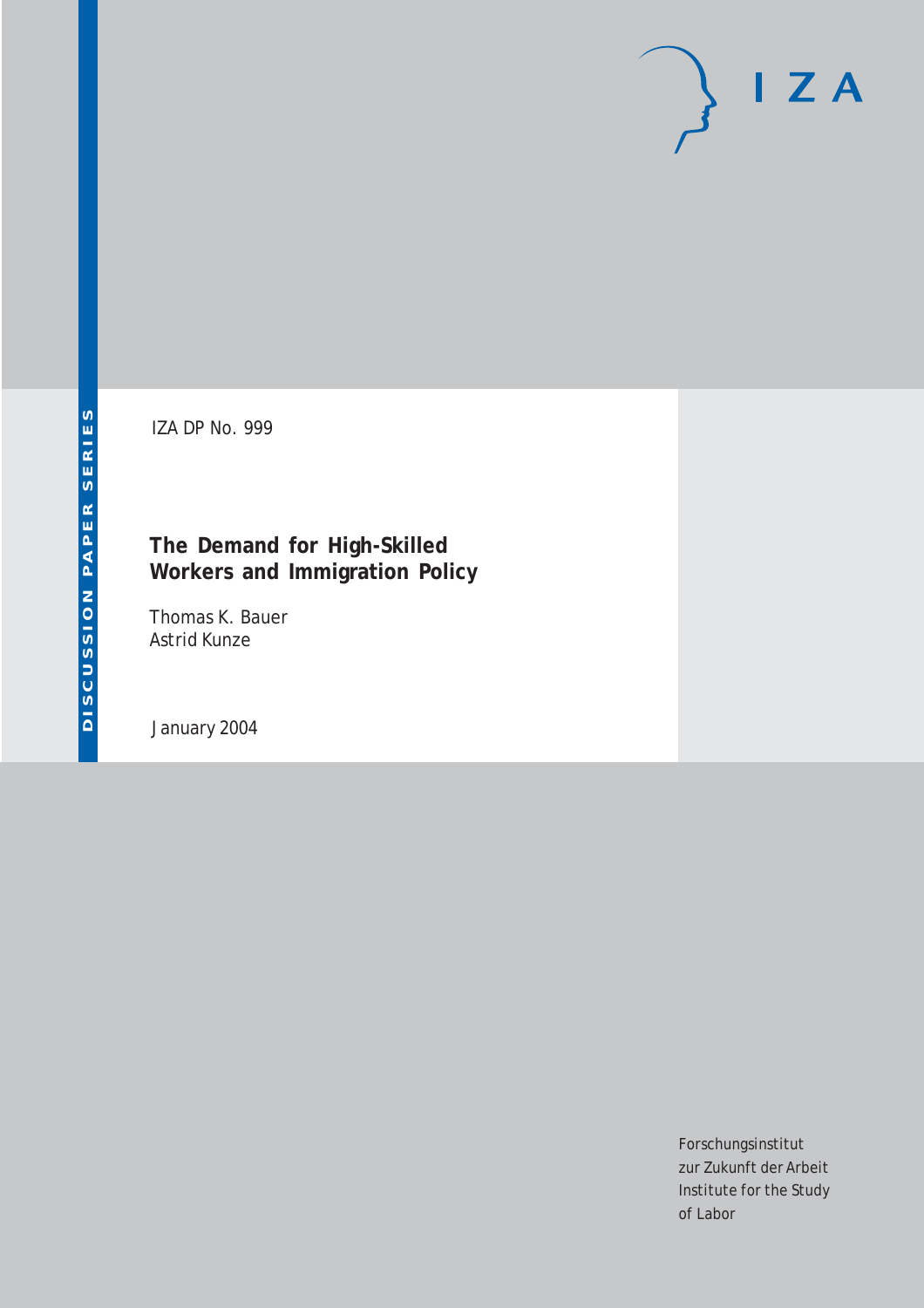# **The Demand for High-Skilled Workers and Immigration Policy**

## **Thomas K. Bauer**

*University of Bochum, CEPR and IZA Bonn* 

### **Astrid Kunze**

*Norwegian School of Economics and Business Administration and IZA Bonn* 

#### Discussion Paper No. 999 January 2004

IZA

P.O. Box 7240 D-53072 Bonn **Germany** 

Tel.: +49-228-3894-0 Fax: +49-228-3894-210 Email: [iza@iza.org](mailto:iza@iza.org)

This Discussion Paper is issued within the framework of IZA's research area *Mobility and Flexibility of Labor.* Any opinions expressed here are those of the author(s) and not those of the institute. Research disseminated by IZA may include views on policy, but the institute itself takes no institutional policy positions.

The Institute for the Study of Labor (IZA) in Bonn is a local and virtual international research center and a place of communication between science, politics and business. IZA is an independent, nonprofit limited liability company (Gesellschaft mit beschränkter Haftung) supported by Deutsche Post World Net. The center is associated with the University of Bonn and offers a stimulating research environment through its research networks, research support, and visitors and doctoral programs. IZA engages in (i) original and internationally competitive research in all fields of labor economics, (ii) development of policy concepts, and (iii) dissemination of research results and concepts to the interested public. The current research program deals with (1) mobility and flexibility of labor, (2) internationalization of labor markets, (3) welfare state and labor market, (4) labor markets in transition countries, (5) the future of labor, (6) evaluation of labor market policies and projects and (7) general labor economics.

IZA Discussion Papers often represent preliminary work and are circulated to encourage discussion. Citation of such a paper should account for its provisional character. A revised version may be available on the IZA website ([www.iza.org](http://www.iza.org/)) or directly from the author.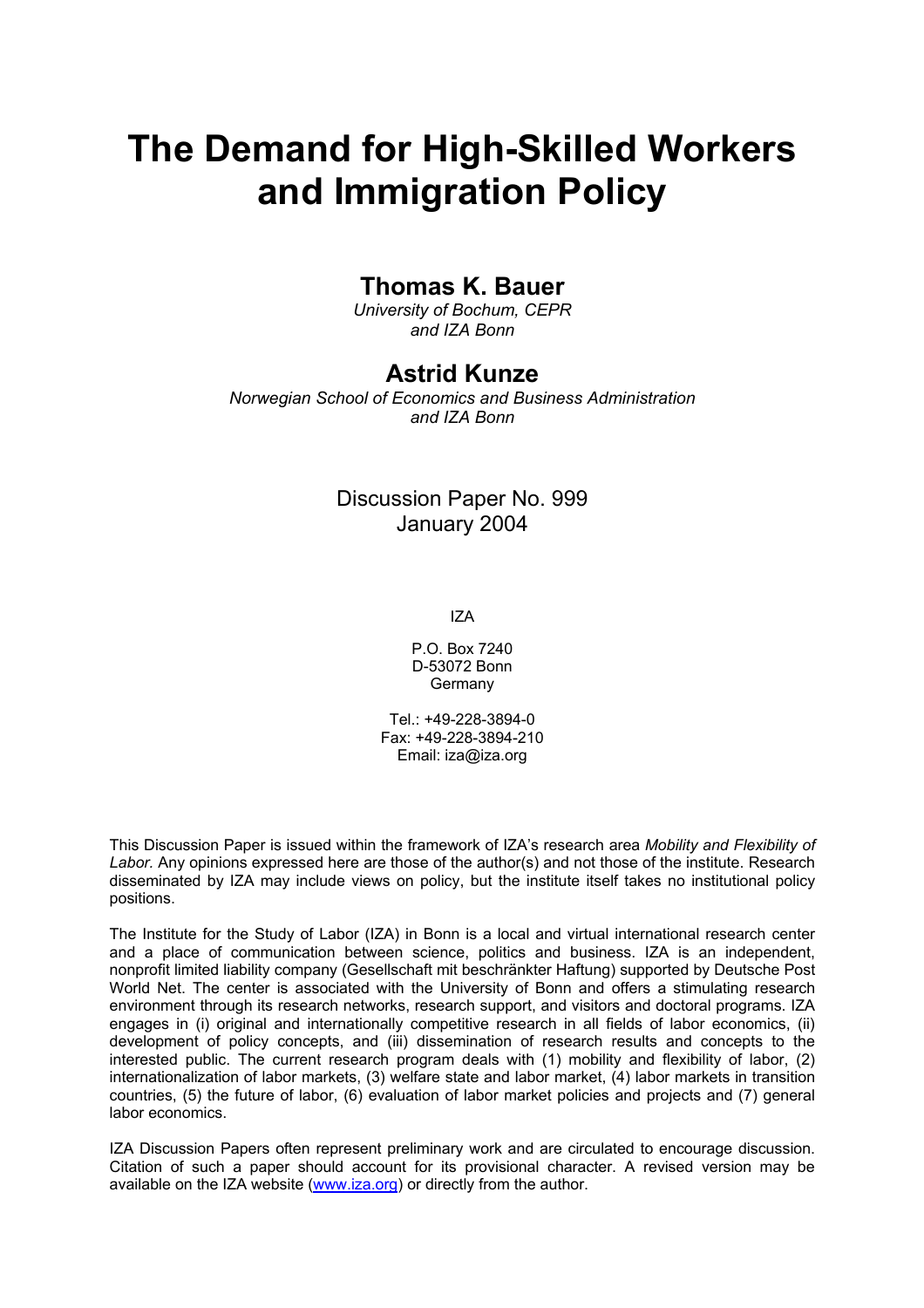IZA Discussion Paper No. 999 January 2004

## **ABSTRACT**

## **The Demand for High-Skilled Workers and Immigration Policy**

This paper provides a descriptive analysis of the demand for high-skilled workers using a new firm data set, the IZA International Employer Survey 2000. Our results suggest that while workers from EU-countries are mainly complements to domestic high-skilled workers, workers from non-EU countries are hired because of a shortage of high-skilled labour. The paper, furthermore, provides a short description of recent German policy initiatives regarding the temporary immigration of high-skilled labour. In view of our descriptive results these temporary immigration policies seem, however, to satisfy only partly the demand of firms interested in recruiting foreign high-skilled workers. A more comprehensive immigration policy covering also the permanent immigration of high-skilled workers appears to be necessary.

JEL Classification: F22, J61

Keywords: migration, high-skilled workers, IZA employer survey

Corresponding author:

Thomas K. Bauer Department of Economics University of Bochum Universitätsstraße 150 44780 Bochum Germany Tel.: +49 234 32 28341 Fax: +49 234 32 14273 Email: [Thomas.Bauer@ruhr-uni-bochum.de](mailto:Thomas.Bauer@ruhr-uni-bochum.de)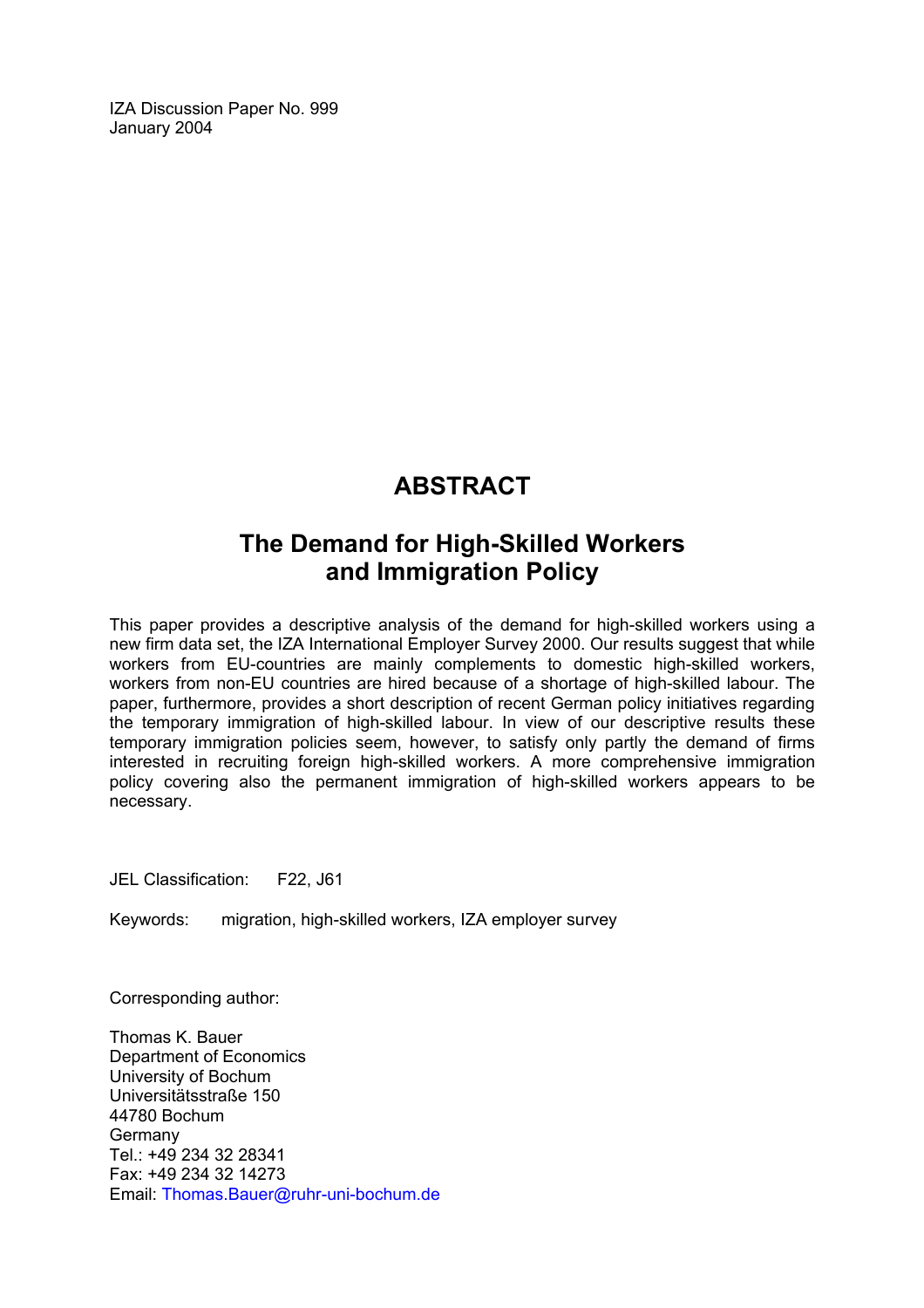#### **1. INTRODUCTION**

 $\overline{a}$ 

In the last decade, an increasing demand for high skilled workers could be observed in most developed countries. This development has been associated with the development of increasingly integrated labour markets and the appearance of skill-biased technological change which is often ascribed to the acceleration of technological developments in the information and communication technology (ICT) and an increasing reorganization of workplaces. The observed increase in the demand for high-skilled labour challenges national education systems to produce a sufficiently large number of high skilled and labour markets to absorb high skilled efficiently. Even though the supply of high-skilled workers also strongly increased in the last decade, many countries experienced rising relative wages for skilled labour, indicating that the increasing supply of skilled workers was not sufficient to meet the increasing demand for this type of labour.

In the last few years, employers in developed economies, in particular in the so-called New Economy, complained about a shortage of skilled workers, leading many countries to take initiatives to admit more skilled foreign workers. Countries with existing immigration policies, such as the U.S., Canada, or Australia, increased their quotas for high skilled immigrants. Other countries, especially in Europe, introduced new immigration possibilities directed exclusively towards high skilled immigrants. Overall, these policy initiatives suggest an increasing competition of developed countries for high skilled immigrants (see, among others ROTHGANG und SCHMIDT, 2003).

Empirical evidence that documents the amount of international migration of high skilled is rather scarce. We are only aware of three studies collecting firm level data on high-skilled workers: LOWELL (1999) for the U.S., LIST (1996) for Germany and an EU Report (1992). A caveat of these studies is the low response rate and small sample size. The EU Report, for example, uses data on 286 firms in the 12 EU member countries.<sup>1</sup> The report highlights Germany and France as the countries, and the engineering and chemical sector the sectors with the highest recruitment rates of university graduates in the EU. According to this report, large organisations are more likely to recruit graduates across national boundaries and the bulk of international recruitment is into commercial functions, technical positions, production

<span id="page-3-0"></span><sup>1</sup> In order to target firms recruiting graduates from other member states, a data base was created using the latest directories of recruits of graduates, where they existed, or by liaising with individuals or organizations, i.e. one consultant within each country. The goal of the sampling procedure was to have one observation per 1 million of adult population. If possible, which was mostly not the case, selection should be proportional to sector size.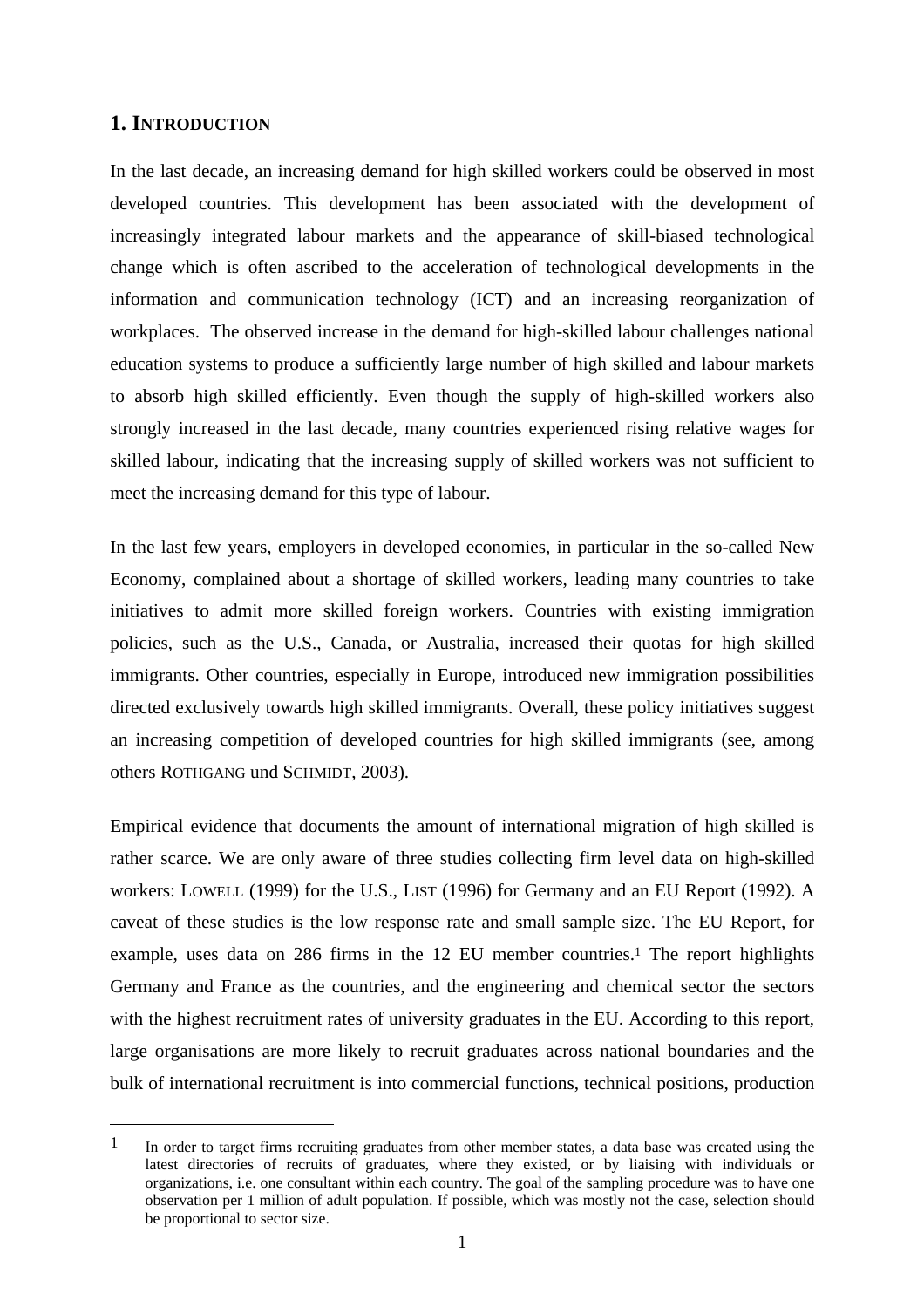and information technology (IT). The internationalisation of business is the most important reason given by firms for recruitment of foreign graduates.

In this study we present evidence on the demand for high skilled workers using a new firm data set, the *IZA International Employer Survey 2000* (IZA IES)*.* Covering four countries, Germany, France, the Netherlands, and the UK, the survey focuses on the five economic sectors – chemical, manufacturing, IT, research and development, and finance – that are most important for the employment of high skilled workers. Hence, the data is not representative on a country level, however, arguably representative within sectors. In addition to country, sector and employment characteristics, the data provides a wealth of information on firm characteristics and why firms participate in global labour markets, which makes it particular interesting for our study.

In the following section we provide a descriptive analysis of the demand for high-skilled of the firms covered by the IZA IES*.* Concentrating on the German sub-sample of this data set, we describe which firms recruit high skilled foreigners, the reasons why they recruit foreign workers, as well as the qualification profile of these foreign workers. The aim of this analysis is to get a more detailed picture on two hypotheses regarding the determinants of the demand for foreign high skilled. Do firms recruit internationally mainly because they want to gain from knowledge spillover, i.e. they want to obtain knowledge on key technologies that are not nationally available yet or knowledge of foreign markets? In this case the foreign high-skilled workers are complements to native workers. Or do firms recruit internationally because of a domestic lack of skilled labour, in which case the foreign high-skilled are substitutes to native high-skilled? The answers to these hypotheses have important policy implications. In the first case, a more permanent immigration policy is necessary that makes the country more attractive for high-skilled workers from abroad. In the second case, a temporary immigration policy focusing on a particular type of workers may be sufficient to reduce the temporary shortage of labour. The main task for policy in this case is the precise identification of a labour shortage, possibly well in advance (see WINKELMANN, 2002, and ZIMMERMANN ET AL., 2002).

Based on the results of this descriptive analysis, section 3 provides a short description of recent German policy initiatives regarding the immigration of high skilled labour and discuss whether these policy initiatives are effective in meeting the demands of the firms. Section 4 gives a short summary of the findings.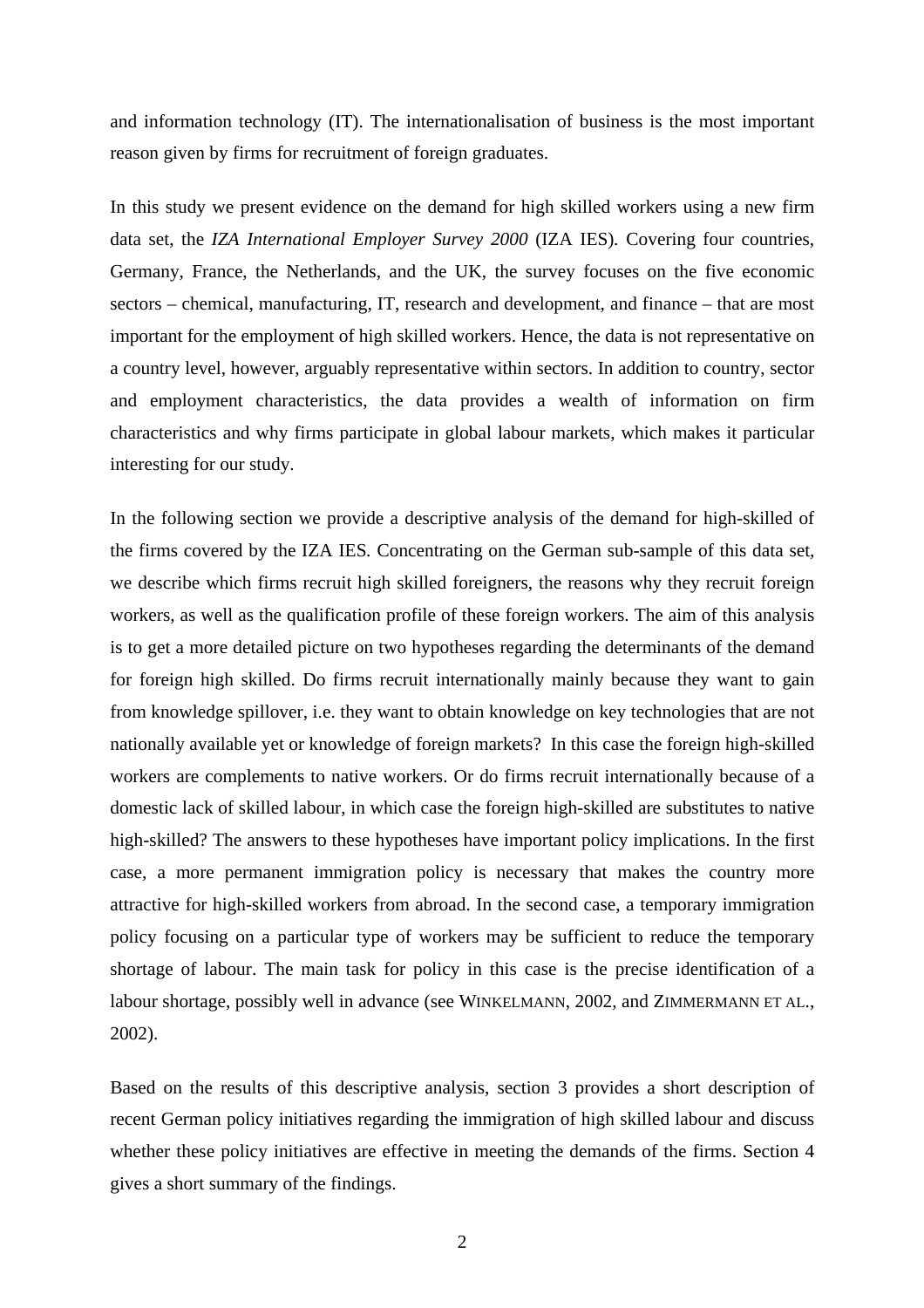## **2. THE DEMAND FOR HIGH-SKILLED WORKERS: EVIDENCE FROM AN INTERNATIONAL EMPLOYER SURVEY**

In this section we present descriptive statistics on the demand for foreign high-skilled workers in West-Germany using data from the IZA IES.[2](#page-5-0) This survey has been conducted within four neighbouring European Countries: West Germany, France, the U.K., and the Netherlands. In order to ensure a sufficiently large number of firms employing high-skilled foreign workers, the sampling strategy used to collect the data targeted only firms with more than 100 employees. Additionally, the survey focused on the five most important economic sectors for the employment of high-skilled workers: chemical, manufacturing, information technology (IT), research and development  $(R&D)$ , and finance.<sup>3</sup> The data was collected through a telephone interview with the individual responsible for the recruitment of high-skilled workers. In the survey, 'high-skilled' has been defined as 'holding a university degree' and '*foreign* high-skilled' as 'workers with a university degree, who obtained their qualifications abroad and who are foreign citizens'. Workers that are not foreign are labelled '*domestic*'.[4](#page-5-2) Where the respondent was in charge of recruitment for more than one country, he/she was asked to restrict answers to the domestic firm only, in order to exclude foreign based units of multinationals. Accordingly, the firm size in the survey refers to domestic units only. The total sample of the survey contains 850 firms. Dropping firms for which there is missing information on the main variables reduces the sample to 527 firms, of which 234 firms are located in Germany, 99 in France, 76 in United Kingdom, and 118 in the Netherlands. In the following, we show the main results for the demand of high skilled and foreign skilled focusing our discussion on the Germany sub-sample.

#### *2.1 The demand for high skilled foreigners in Germany*

 $\overline{a}$ 

Table 1 shows some basic descriptive statistics of the IZA IES by country*.* Within the five sectors covered by the data set, 36.3 percent of the German firms employ some foreign workers. With an average size of 902 employees, these firms are quite large. 23.6 percent of the employed workers within these firms are high-skilled and 3.33 percent of the high-skilled are foreign. Note that the figures for Germany are quite similar to those for France and the

<span id="page-5-0"></span><sup>&</sup>lt;sup>2</sup> For more details see WINKELMANN et al. (2001), WINKELMANN (2002), and KUNZE and WARD (2002).

<span id="page-5-1"></span><sup>&</sup>lt;sup>3</sup> These sectors were identified as particularly important for the recruitment of high-skilled workers through the use of a pre-test.

<span id="page-5-2"></span><sup>4</sup> Hence, those with domestic citizenship and higher education from abroad or foreign citizenship and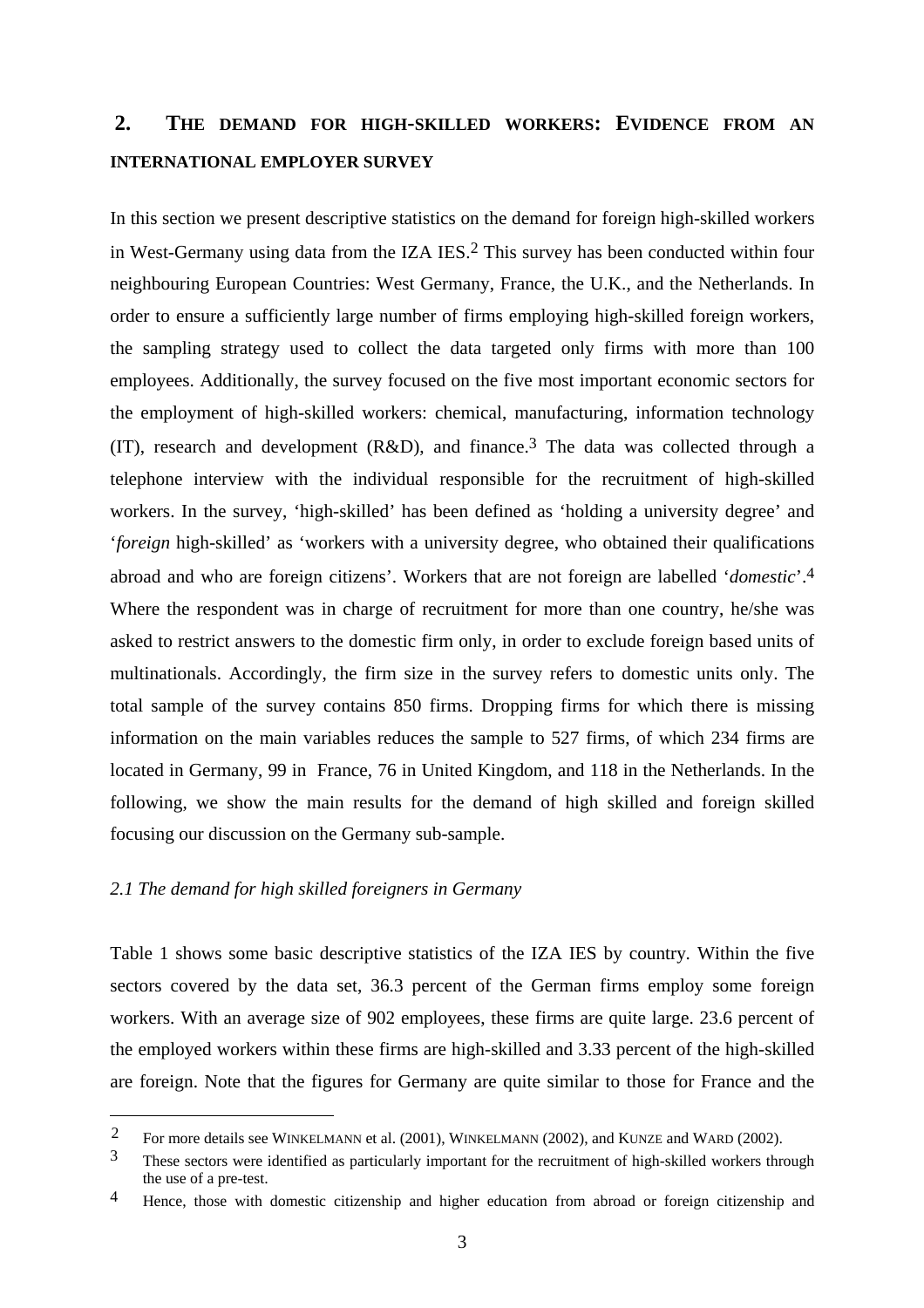United Kingdom. Nevertheless, while firms in the Netherlands have hired fewer high-skilled, the fraction of foreigners among the high-skilled is higher than in the other three countries.

Comparing firms with foreign high-skilled to those without foreign high-skilled workers shows that the skill structure between these groups differs. While German firms with foreign high-skilled workers have on average 33.8 percent high-skilled workers among their employees, the share of high-skilled workers in firms without foreigners is only 17.7 percent. Although the corresponding percentages vary slightly across the four countries the general findings are similar.

Breaking down figures further by country and sector shows that among the five sectors covered by the survey, IT and R&D are the sectors with highest shares of high skilled workers, followed by financial services (see Table 2). With 8 to 10 percent, the highest share of foreigners among the high skilled is observed in the R&D-sector. In financial services, foreign high skilled seem to be the exception, and for the remaining sectors the fractions vary between 2 and 7.5 percent.

#### *2.2 Which firms recruit foreign high-skilled workers?*

What distinguishes firms who actually hire foreign workers from other firms? In table 3 we look at more detailed summary statistics comparing firms with and without foreign highskilled workers. Simple t-test statistics on the differences between these two types of firms confirm significant differences. It appears that those firms that are more internationally orientated are also more likely to employ foreign high-skilled workers. More specifically, we find that they are more likely to be part of a multinational company, have a higher export share and are more likely to be foreign owned. Furthermore, they value the knowledge of foreign language by applicants and experience abroad more highly. Moreover, the distribution across sectors is different and, which is not shown here, they are more likely to be large firms. Firms without foreign high-skilled are more likely to be found in manufacturing and financial services.

In addition to the overall strategy of a firm, distinguishing features may result from differences in the personnel or recruitment strategy. The IZA Survey includes three interesting questions referring to these strategies. They were all asked only to firms with foreign highskilled workers. The first question asked whether firms never search internationally for applicants. The other questions asked whether they sometimes or never pay for moving costs

 $\overline{a}$ 

domestic higher education are included in the group of domestic high-skilled workers.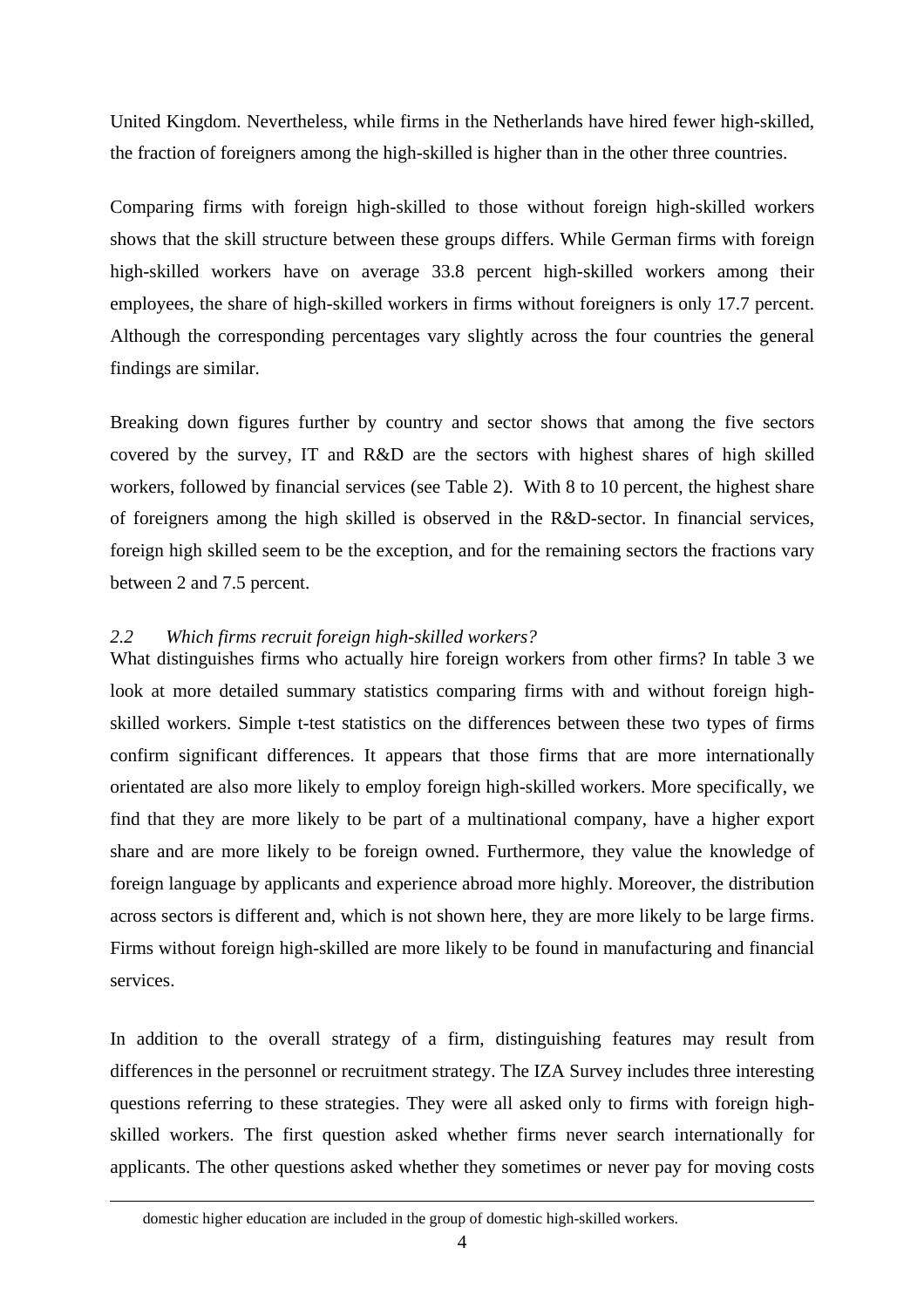and costs for language courses. 35 percent of the firms agreed that they never search internationally, 21 percent said that they never reimburse moving cost and 27 percent pay never language courses. Hence, a considerable part of firms with foreign high-skilled workers has not made a particular effort to recruit those. One can only speculate how come that they have had applicants from abroad at all. The studies by WINKELMANN et al. (2001) and KUNZE and WARD (2002) have shown, that demand analyses conditional on active search does not alter the results.

#### *2.3 What is the qualification profile of the foreign high-skilled workers?*

So what are the reasons why firms recruit and not recruit foreign high-skilled workers? The IZA survey includes a list of reasons to recruit firms answered in three categories: agree strongly, agree partly, and agree not at all. In table 4 we present the results for Germany.

Particularly high agreement rates are found for all questions stressing international competence. These include the knowledge of foreign markets and the knowledge of languages, and speaking English. Particularly high disagreement rates are found for all questions stressing the comparison with German applicants. These results suggest that firms recruit foreign high-skilled workers mainly because they have some knowledge that is not available nationally, i.e. the foreign workers are complements to the natives.

Asking all firms in the sample about reasons for not recruiting from abroad one gets quite different responses dependent on whether the firms have hired foreign high skilled (see table 5). While firms with no foreigners agree that getting a working permit causes large difficulties, firms that have direct experience with foreigners add that there are much more specific difficulties, such as language problems, socio-cultural differences and the lack of knowledge about the foreign education system. Especially the latter suggests that firms may face difficulties in judging the qualification of foreign applicants. Splitting the sample into firms with mainly employees from the EU and non-EU countries, results remain virtually unchanged. This result may be restricted due to the fact that the question in this firm survey concerning the country of origin of the foreign workers is asked in a too general way in order to perform more detailed analyses.

Consistent with the latter finding, the IZA IES shows that in fact the qualification profile of foreign and domestic applicants is not very different with respect to field of study. In table 6 the distribution within firms with foreign high-skilled workers across fields is shown.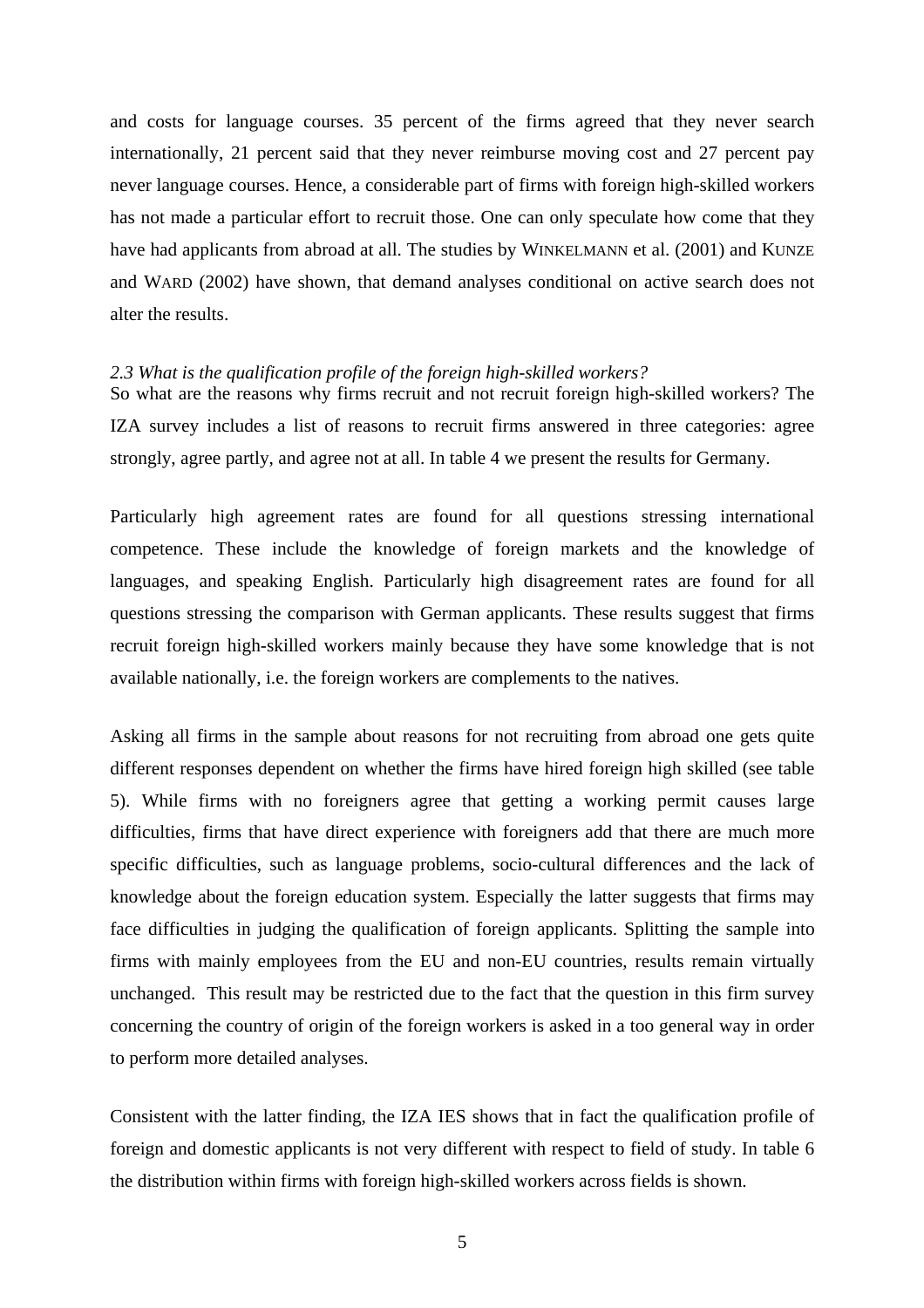Among domestic high-skilled the most important field is engineering (38 percent) followed by economics (22 percent). IT is third. The ranking and distribution among foreigners is surprisingly quite similar to the one among domestic high skilled. The main difference is that IT is second and economics third in the ranking. The latter result may be biased due the fact that we pool hires from the EU and the non-EU countries. Indeed, when one distinguishes these two groups one finds that while engineering is still the most important field among foreigners from EU countries, IT is the most important one among foreigners from non-EU countries. More specifically, looking at the countries of origin, firms recruit most often ITworkers from East European countries.

Information on the qualification or work experience of workers is provided by broad measures of the field of work and the position. Six fields of work are distinguished: research and development, IT technology, manufacture, marketing, administration and others. Again the distribution for the two groups of workers, which are not reported here, are quite similar and suggest that domestic and foreign workers are substitutes. Workers are most likely to work in the R&D departments of the firms, followed by marketing and IT. Distinguishing again between hires from EU countries and non-EU countries suggests that, however, EU nationals are more likely to be in the marketing section. This may indicate that their foreign experience or language proficiency are particularly valuable to the firms. For non-EU nationals we still find that they are most likely to work in R&D, hence, are perhaps hired because of their particular qualification. Furthermore, the survey suggests that firms use foreign high-skilled in positions as specialists and as managers in the medium level.

#### **3. IMMIGRATION POLICY TOWARDS HIGH-SKILLED LABOUR: THE GERMAN EXAMPLE**

#### *3.1. International competition for high-skilled workers*

 $\overline{a}$ 

In the last decade, increasing flows of high-skilled migrants could be observed.<sup>5</sup> This increasing mobility of high-skilled labour has been associated with the development of increasingly integrated labour and product markets, an increasing appearance of skill-biased technological change in developed economies which is often ascribed to the acceleration of technological developments in the information and communication technologies (ICT) and the re-structuring of the organization of work. Increasing complaints of firms, especially in the so-called New Economy, about a reputed shortage of adequately skilled workers led many

<span id="page-8-0"></span><sup>5</sup> See BAUER, HAISKEN-DENEW, and SCHMIDT (2003) for a brief survey of recent developments in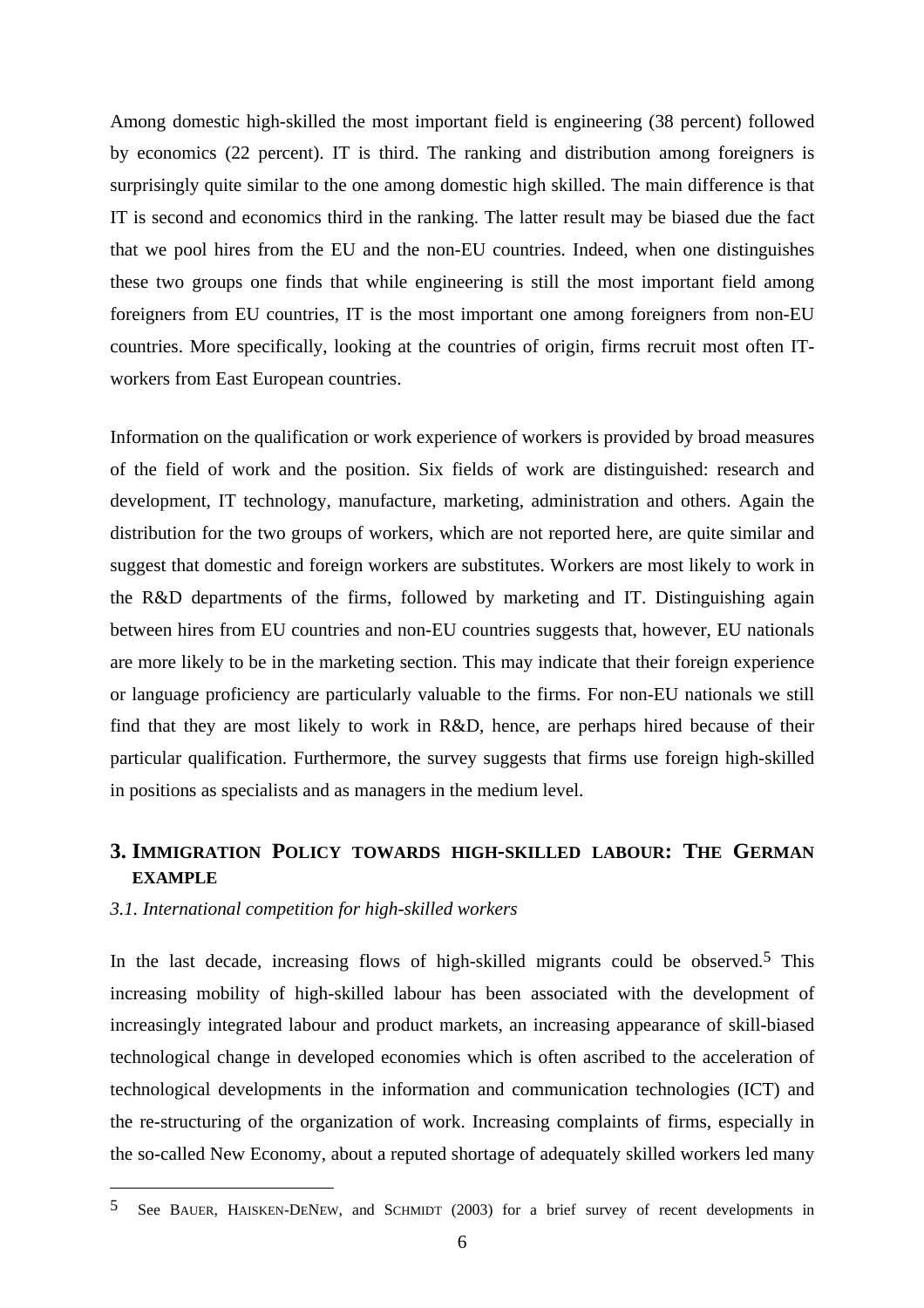developed countries to take new but modest initiatives to admit more skilled labour migrants (ROTHGANG and SCHMIDT, 2003). At least for European countries, these new initiatives mark an outstanding change in immigration policy, given the 'zero-immigration' policy they followed since the first oil-price shock in the early 1970s.

In Western Europe, these new initiatives focus on a selective policy based on higher skills relevant for some specific industries, such as the information technology and health industries (OECD, 2002; IOM, 2003). This skill-based entry system in fact is currently the main manner in which non-EU citizens can come to live and work in the EU. All these initiatives have in common, that they reduced existing restrictions for employers to hire high-skilled foreign workers. Nevertheless, almost all of them require either that the employers provide evidence that no appropriate native worker can be found or restrict the facilitation of hiring foreign workers to specific industries. Furthermore, the conditions under which the foreign workers are employed must be identical to those of the native worker with respect to payment and general working conditions.

In the UK, for example, there was some reduction in the skills requirements for highly educated workers, such as little after-graduation labour market experience being required, to enable employers to gain access to a wider range of work permits. Currently, work permits can be applied for electronically in order to reduce transaction costs. Furthermore, if a foreign worker were to change employers in the same field, the worker would not be required to apply for a new work permit. In January 2002, France established a system to induce high-skilled workers from outside the EU to live and work in France. The French Labour Ministry handled the approval procedure and, if successful for the foreign applicant, the employer's application was approved by the Labour Ministry and Ministry of the Interior promptly. Also several countries outside Europe entered the apparent global competition for high-skilled labor. The U.S. increased the number of H1B-visas (temporary visas for high skilled workers) issued every year several times, and Australia and Canada increased the number of immigration quotas issued through their point systems.[6](#page-9-0)

In the following, we provide a more detailed description of the German *Green Card* initiative for IT-specialists from the summer 2000 for at least two reasons. First, this initiative could be

international migration.

<span id="page-9-0"></span><sup>6</sup> See BAUER, LOFSTRÖM and ZIMMERMANN (2000) for a brief description of the immigration policy in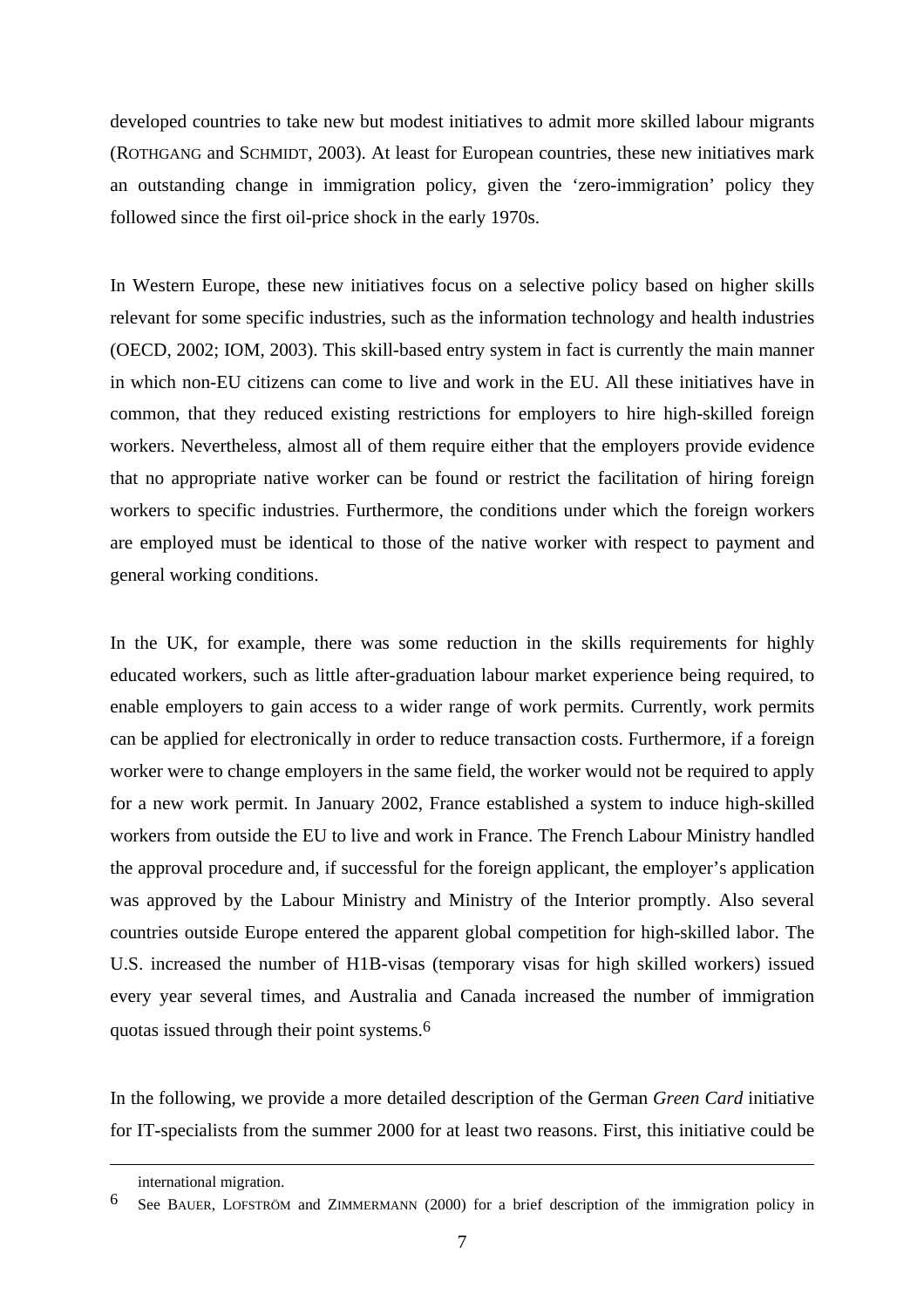seen as being representative for similar initiatives in other European countries. Second, the introduction of the *Green Card* started a heated debate on the German immigration policy, leading to the establishment of an immigration commission that aimed to produce a report with recommendations on a more coherent and comprehensive German immigration law. A short survey of the main recommendations and the development of a German immigration law will also be described in this section.

#### *3.2. The German "Green Card" initiative*

Reacting to increasing complaints from firms in the ITC industry that they are unable to fill vacancies and that this shortage of appropriately skilled workers will harm innovations and the competitiveness of the German industry, chancellor Schröder announced in February 2000 that a so-called *Green Card* for foreign IT-specialists will be introduced.[7](#page-10-0) In August 2001, the *Green Card* came into force, giving German IT-firms the opportunity to hire up to 20,000 non-EU IT-specialist for a maximum of five years.<sup>8</sup> This quota stayed far behind the  $75,000$ IT job vacancies announced by the industry.

In order to hire a foreign IT-specialist, the German IT firm had to apply for a work permit at the employment office. The employment office then verified within a week whether (i) no unemployed skilled German or an EU specialist could meet the requirements of the firm, (ii) the person a firm wanted to hire is qualified for the position, and (iii) the employer is offering the foreign specialist the same working conditions and wage as a comparably qualified German specialist would receive. In order to assess the qualification of the foreign specialist, it was required that foreign IT-specialist has a degree from a university or polytechnic in the field of information and communication technology or the employer needed to confirm that he is willing to pay an annual salary of at least Euro 51,000. The *Green Card* also applied to foreigners graduating from German universities and polytechnics, who had to leave the country after their graduation before the *Green Card* came into force.[9](#page-10-2)

Australia and Canada.

<span id="page-10-0"></span><sup>7</sup> The German *Green Card* should not be confounded with the *Green Card* issued in the United States. As will be described in more detail, the former allows the immigration of high-skilled workers on a temporary basis whereas the *Green Card* in the US addresses permanent migrants. The German *Green Card* is rather more similar to the H1-B visa in the US, which represent temporary visas for high skilled workers.

<span id="page-10-1"></span><sup>8</sup> IT-specialist are defined as specialist in software development, the development of circuits and IT systems, multimedia development and programming, and IT consulting, as well as system specialists, Internet specialists and network specialists (WERNER, 2002).

<span id="page-10-2"></span><sup>9</sup> See WERNER (2002) for a more detailed description of the regulations and procedures of the *Green Card*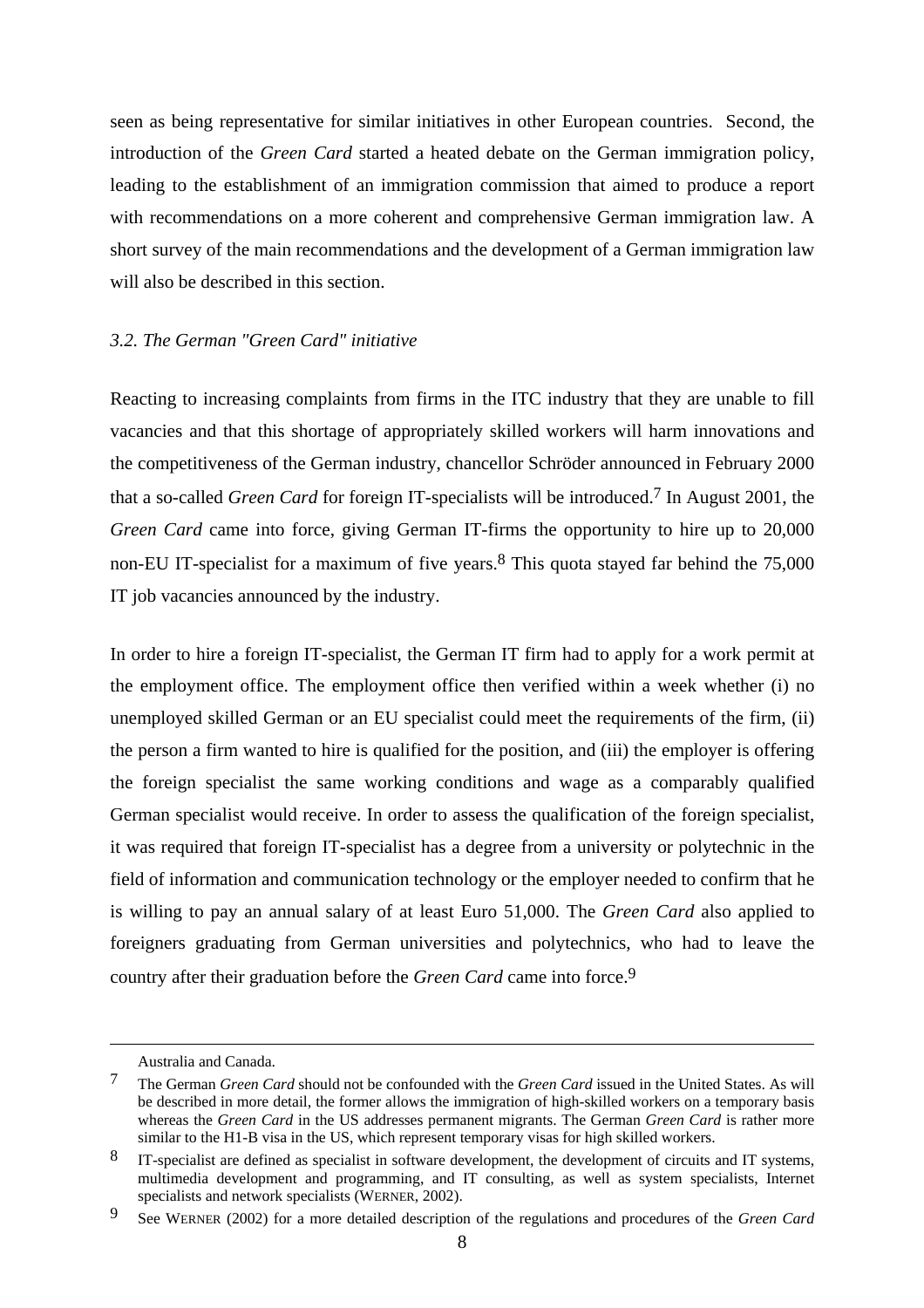During the validity of the *Green Card*, the foreign IT-specialist is allowed to change to another IT job in another firm. Becoming self-employed is only possible under certain circumstances. The spouses of the IT-specialists with a *Green Card* are able to obtain a working permission in Germany after a waiting period of one year. Originally, the deadline to apply for a working permission under the *Green Card* initiative for the first time was on July 31, 2003. This deadline, however, has been extended by the German government to the end of 2004, when a new immigration law is expected to regulate work and residency permits for high-skilled, non-European Union workers seeking employment in the country.

Figure 1 shows the number of work permits assured to IT-specialist under the Green Card initiative every month from August 2000 until April 2003. Note that this number could be higher than the actual number of IT-specialists immigrated, because, among other reasons, firms could revise their demand for IT-specialists between the assurance of the working permit and the time the work permit is actually granted or because several firms could apply for the assurance of the same foreign IT-specialist (SCHREYER, 2003). Throughout the period, the number of assured work permits shows a downward trend, with peaks occurring every other quarter. In the first year of the initiative, 680 work permits have been granted on average every month. A sharp drop of the number of work permits could be observed in September 2001. Thereafter, the downward trend levels out to about 200 work permits per month. From the introduction of the Green Card in August 2000 until the end of April 2003, 14,144 Green Cards have been assured to IT specialists from outside the EU (see Table 7).

Figure 1 and Table 7 shows that the total quota of 20,000 green cards has not been used up by the German IT-industry and - given the current average number of 200 work permits per month - will also not be reached until the end of 2004. This seems rather surprising, given the estimated shortage of 75,000 IT-specialist announced by the industry in 2000 and the fact that that only about 6,000 German IT-specialists graduate every year from German universities. Several reasons may be responsible for this discrepancy. First, since the mid of year 2001 the new economy experienced a crisis, which reduced the demand for IT-specialists. Even though there are no administrative statistics available, surveys among Green Card-holders suggest that about 7% of them become unemployed while staying in Germany (SCHREYER, 2003). Firthermore, the sharp drop of Green Cards assured in September 2001 indicates that the events of September 11, 2001 had also an impact on the demand for foreign specialists.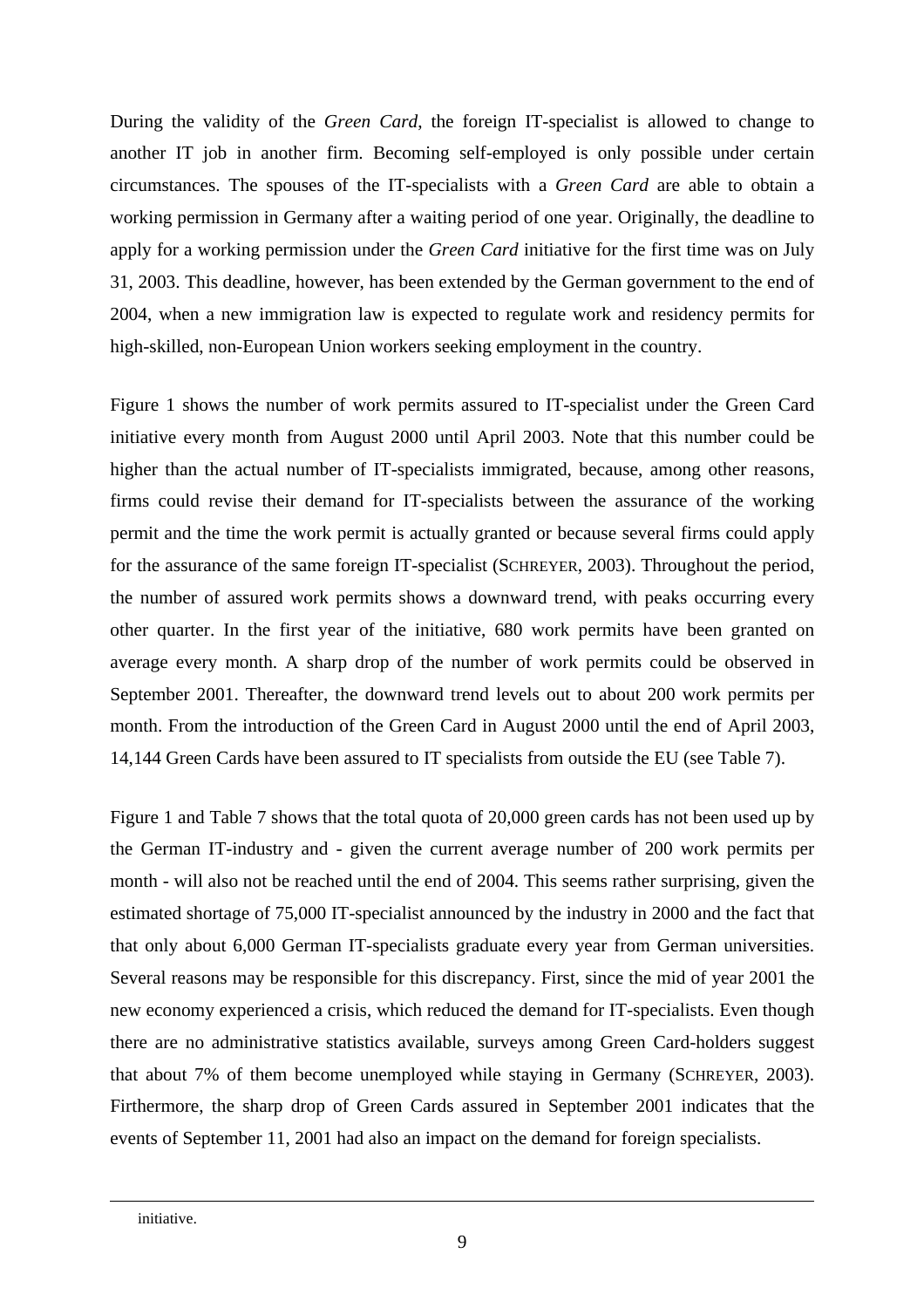Table 7 also reports some statistics on the characteristics of the IT-specialist who obtained a German Green Card. Almost 88% of them are male, and about 15% had graduated from a German university of polytechnic. Slightly more than 16% received the work permit as a result of an agreement concerning an annual salary of at least 51,000 Euro and almost 60% of the Green Card holders are employed in firms with fewer than 100 employees. In the discussion around the introduction of the Green Card, the media and most politicians expected that the Green Card will be used mainly for IT-specialist from India. Even though India is the single most important country for Green Card holders, their share is far behind the initial expectations. This could be explained with the preferences of Indians to migrate either to the United States or the UK. In both countries, English is spoken, and both have a large Indian community. In addition, the United States offers better opportunities to become self-employed and to settle on a permanent basis. According to Table 7, more than one third of all Green Card holders come from Central or Eastern European countries, which again could be explained by a rather good migration network with Germany. Finally, Table 7 shows that only 1.6% of all applications for a Green Card have been rejected.

Figure 2 shows the number of assured work permits to foreign IT-specialists are regionally very concentrated. Almost 93% of all work permits have been assured to firms located in West Germany, and the federal states Bavaria, Baden-Württemberg, Hessian, and North Rhine-Westphalia account for almost 84% of all Green Cards. Even these numbers, however, deceive the true regional concentration of the Green Card-holders, because half of them are located in either Munich, Frankfurt, or the region of Bonn and Cologne.

#### *3.2. The new German immigration law*

The introduction of a "Green Card" for IT-specialists in Germany started a heated debate on the German immigration policy. This debate resulted in the establishment of an immigration commission, called the *Süßmuth-Commission* after the chairwomen Rita Süßmuth, whose mission was to produce a report with recommendations on a more coherent and comprehensive German immigration law. The commission published its final report in July 2001 (INDEPENDENT COMMISSION ON MIGRATION TO GERMANY, 2001). It proposed that Germany should officially acknowledge itself as an immigration country. One of the main arguments of the commission for the need of increased immigration to Germany was the apparent demographic problems and the ageing of the German population. The major recommendations of the commission were to introduce a coherent flexible migration policy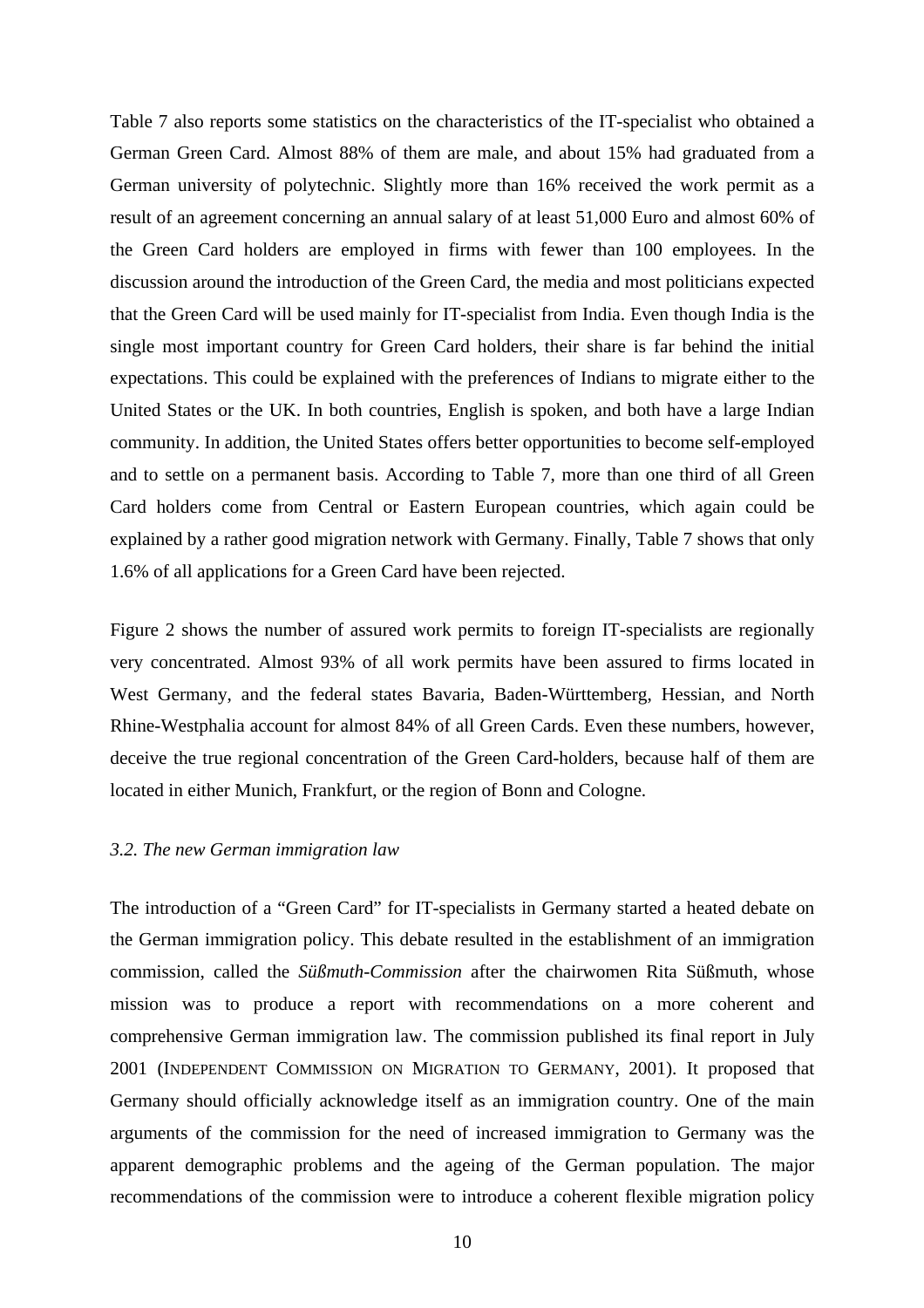that allows both the immigration of temporary and permanent labor migrants, to introduce measures to foster the integration of immigrants, measures to speed up the German asylum procedure while recognizing Germany's obligations arising from the Geneva Refugee Convention and the European Human Rights Convention, and measures to combat illegal immigration.

Concerning labor migration, the *Süßmuth-Commission* differentiated six groups of migrants: (i) qualified permanent immigrants, (ii) students, (iii) trainees within the German apprenticeship system, (iv) temporary workers to cover labour shortages, (v) executives and key members of staff of firms, scientists, and academics, and (vi) start-up entrepreneurs. Qualified permanent immigrants are proposed to be selected following to a nationwide point system similar to the one use by Canada and Australia.<sup>[10](#page-13-0)</sup> Applicants must score a minimum number of points. Of the applicants who have scored more than this minimum number of points, those who have scored the highest number of points should be chosen. The crucial selection criteria for which points are rewarded should indicate an applicants' ability to integrate into the labor market and the society well. As main indicators the commission mentions a person's age, qualification and the ability to speak German. The commission further suggested setting an initial quota of 20,000 permanent immigrants including their family members, which could be changed later on according to the demographic development in Germany.

In addition to the permanent immigrantion of qualified workers, the commission suggested to allow also the temporary immigration of workers in order to react in a flexible way to shortterm shortages in the labour market under a system of strict quotas and limits on the length of time. Two different methods of identifying labour shortages should be tested in an initial phase[.11](#page-13-1) According to the first method, labour shortages should be determined using statistical diagnoses. As ZIMMERMANN et al. (2002) show, however, this method is subject to potentially large errors and not able to identify labour shortages in a reliable way. According to the second method, a fee paid by the employers should identify labour shortages and guarantee that domestic applicants will continue to be attractive to the labour market. It could be questioned, however, that a fee to employers could really meet these goals, mainly because the fee will reflect the actual value of hiring a foreigner through that system only by chance.

 $\overline{a}$ 

<span id="page-13-0"></span><sup>10</sup> See ZIMMERMANN et al. (2002 for a detailed description of the Canadian and Australian immigration system.

<span id="page-13-1"></span><sup>&</sup>lt;sup>11</sup> A detailed discussion of how to identify labor shortages is given by ZIMMERMANN et al. (2002).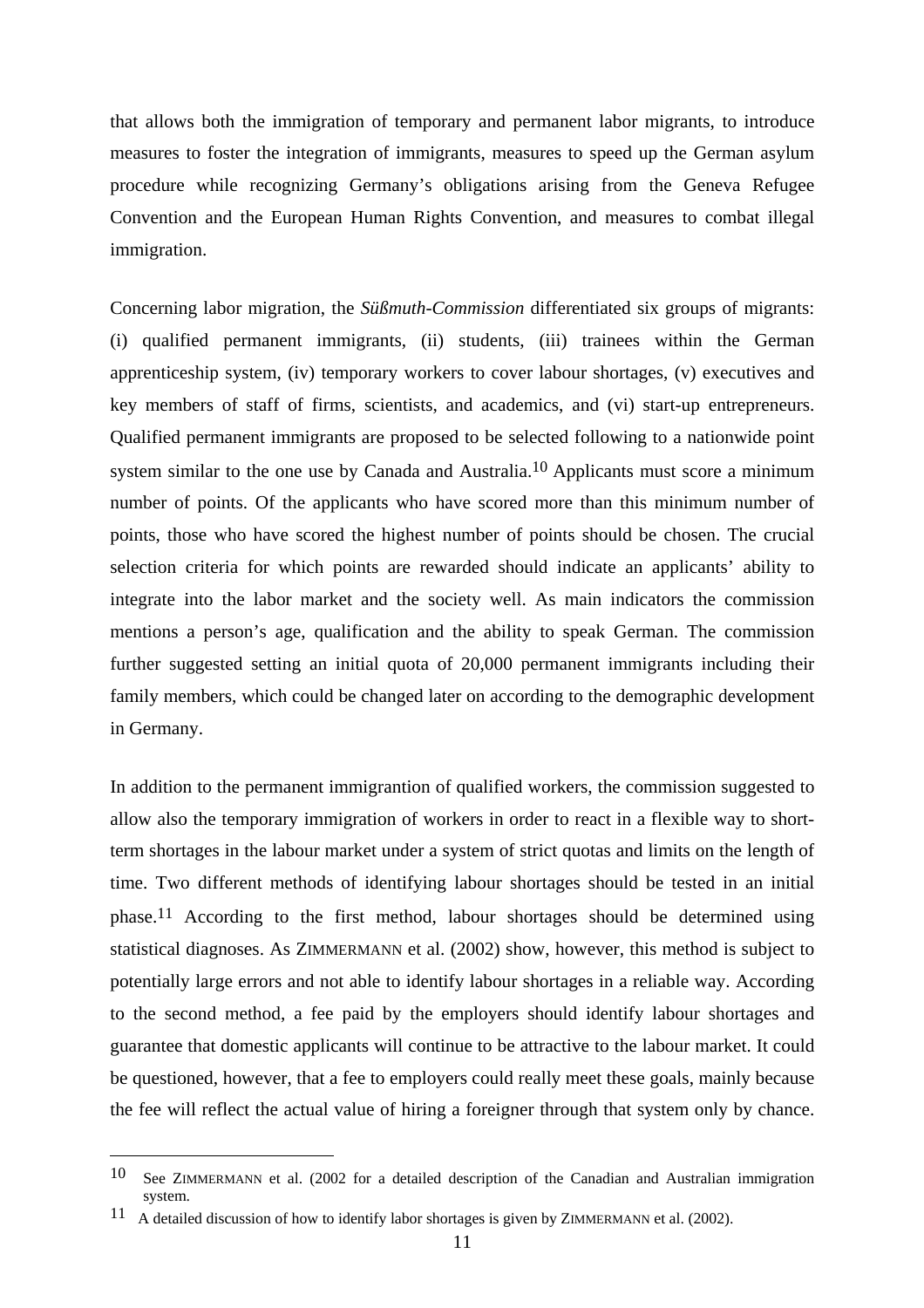Because of these problems scientists rather suggest to auction temporary immigration visa to domestic firms (see ZIMMERMANN et al., 2002).

For executives and managers of multinational firms, key staff of firms, scientists and academics as well as start-up entrepreneurs the commission recommended to make access to the German labour market much easier than for all other groups and to offer them the best possible residence conditions. Executives, for example, are only required to prove that they earn twice as much as the income threshold for statutory health insurance<sup>12</sup> in order to obtain full access to the labour market. In addition, start-up entrepreneurs with a sound business idea should be given quick entrance to Germany. Selection of these entrepreneurs should be based on certified business plans, which are reviewed by authorities - such as local chamber of industry and commerce, banks, or industrial development corporations - located in the region where the applicant wants to settle. In addition to having an equity or loan commitment to ensure that the business idea can be implemented, the entrepreneur should not be older than 45, must certify that they are of good health, have a good reputation and can cover their subsistence for an initial period. Finally, the commission suggested to implement a program that encourages young foreigners to either study at a German University or to undergo training in the German dual training system. For the latter they suggested an immigration quota of 10,000 visas.

The report by the commission formed the basis for a new German immigration act.<sup>[13](#page-14-1)</sup> Concerning the immigration of workers, this Immigration Act followed most of recommendations by the *Süßmuth-Commission.*[14](#page-14-2) Even though one of the main goals of the law is to select immigrants more according to the needs of the labour market and to increase the share of skilled migrants, the Ministry of the Interior stresses that the point system to select migrants will only be available to a very limited number of immigrants in the beginning

 $\overline{a}$ 

<span id="page-14-0"></span><sup>12</sup> Currently, this threshold is an annual income of 46.350 Euro.

<span id="page-14-1"></span><sup>13</sup> See http://www.bmi.bund.de/dokumente/Pressemitteilung/ix\_59920.htm for more information.

<span id="page-14-2"></span><sup>14</sup> Concerning family reunification and asylum, the law envisages further restrictions on the possibility to immigrate. With regard to family reunification, the new law plans to give only children under the age of 12 (currently 16) a legal claim to enter the country in order to ensure that the children of immigrants integrate into German society as soon as possible. Note that this restriction does not hold for children of refugees and foreigners who have been granted a settlement permit as highly qualified persons or within the framework of the selection procedure. The children of these groups of migrants will have a legal claim to enter the country until the age of 18. According to the new law, family members entering the country after their families will have the same possibilities of accessing the labour market as the persons they are joining. The current law allows most family members to access the labour market only after a one-year waiting period. Finally, the new law includes many new regulations aiming at making the current asylum procedure more efficient and restricting the possibilities to claim asylum as well as the access to social security.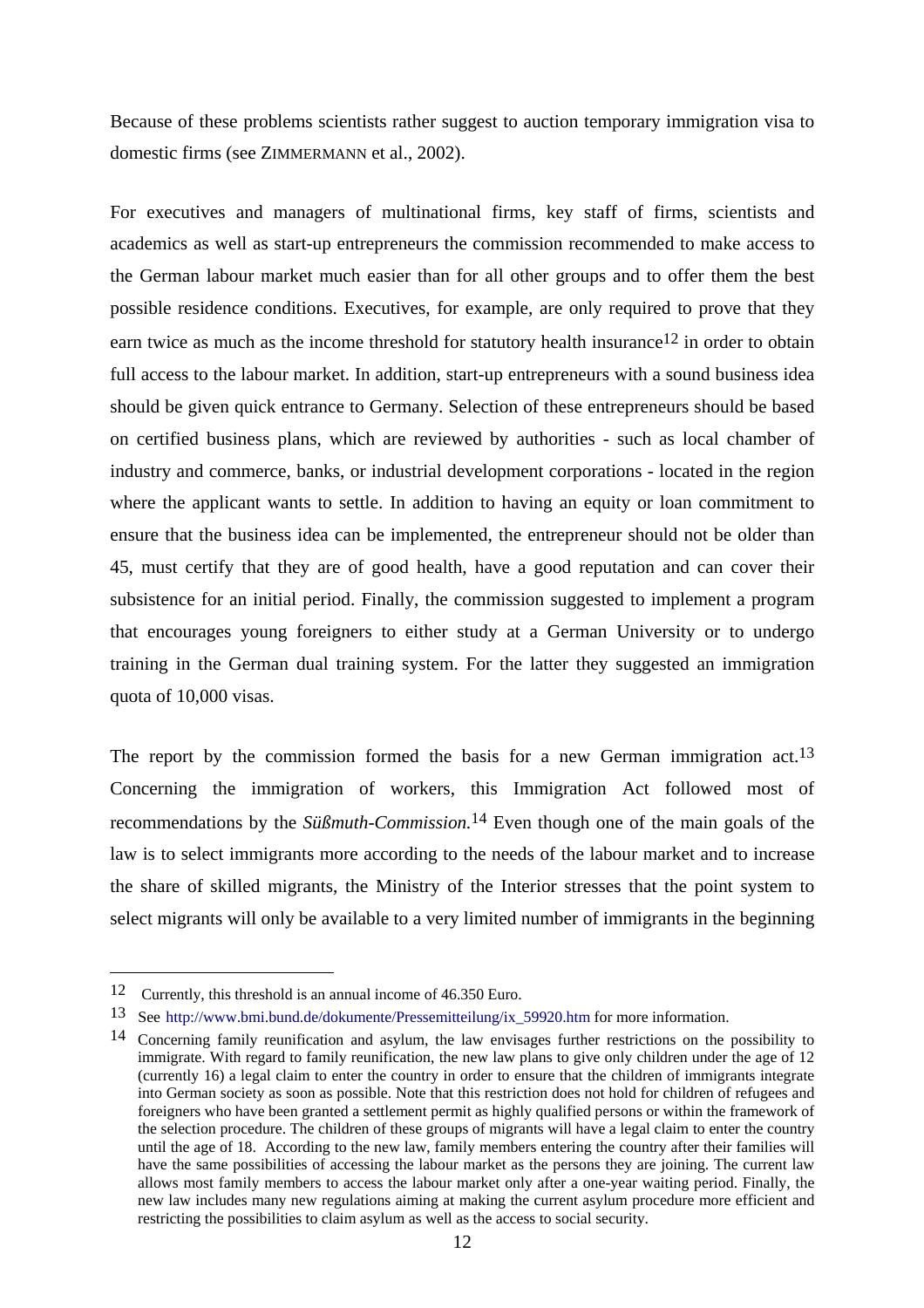and will not be expanded before 2010. The Immigration Act passed both chambers of the parliament, but was nullified by the Federal Constitutional Court in December 2002 due to a procedural error during voting in the second chamber (the Bundesrat) on March 22, 2002.[15](#page-15-0) Without changing the content of the Immigration Act, the government once again submitted the draft bill for adoption in January 2003 and passed the first chamber (the German Bundestag) on 8 May 2003. In June 2003, the German Bundesrat rejected the Immigration Act. A mediation committee will now examine the bill.<sup>[16](#page-15-1)</sup>

#### **4.CONCLUSION**

 $\overline{a}$ 

Using a newly available data set of German firms within five potentially high skilled labour intensive sectors, the *IZA International Employer Survey 2000*, this paper provides a descriptive analysis of the demand for high-skilled foreign labour. The analysis has shown that on average 3.3 percent of all high skilled workers are foreigners. It seems that foreigners and domestic high skilled are quite similar with respect to field of study, yet an important difference is the international experience and knowledge of languages of the foreigners that are highly valued by the firms. A comparison of the German figures with outcomes for France, the UK and the Netherlands has shown that sector differences are more important than country differences. Nevertheless, the size of the country and the labour market may be important as the case of the Netherlands suggests. This is the country with lowest shares of high skilled within sectors and highest fractions of foreigners among those. This may be explained by the fact that the Netherlands is a small, very internationally orientated country.

One of the most important questions for policy concerning the immigration of skilled is whether domestic and foreign workers complement or substitute each other. The descriptive analysis does not provide an unequivocal answer to this question, since we find some support for both hypotheses. Even though the results point towards a complementary relationship between foreign and domestic high-skilled, the concentration of foreign high-skilled from non-EU countries in IT-related subjects and functions suggests that the employment of these workers may be driven by a shortage of skilled labour in this area (Winkelmann, 2002). In

<span id="page-15-0"></span><sup>15</sup> Six of the federal states led by the Christian Democratic Union party (CDU) had opposed passing the law in March 2002 and took their complaint to the highest court. The two representatives from the state of Brandenburg, which is governed by a coalition between the Social Democrats (SPD) and the CDU, had been unable to deliver a unanimous vote. The German constitution however prescribes a uniform casting of votes of each state.

<span id="page-15-1"></span><sup>16</sup> The task of the Mediation Committee is to find a compromise whenever there are differences of opinion between the Bundestag and Bundesrat on a piece of legislation.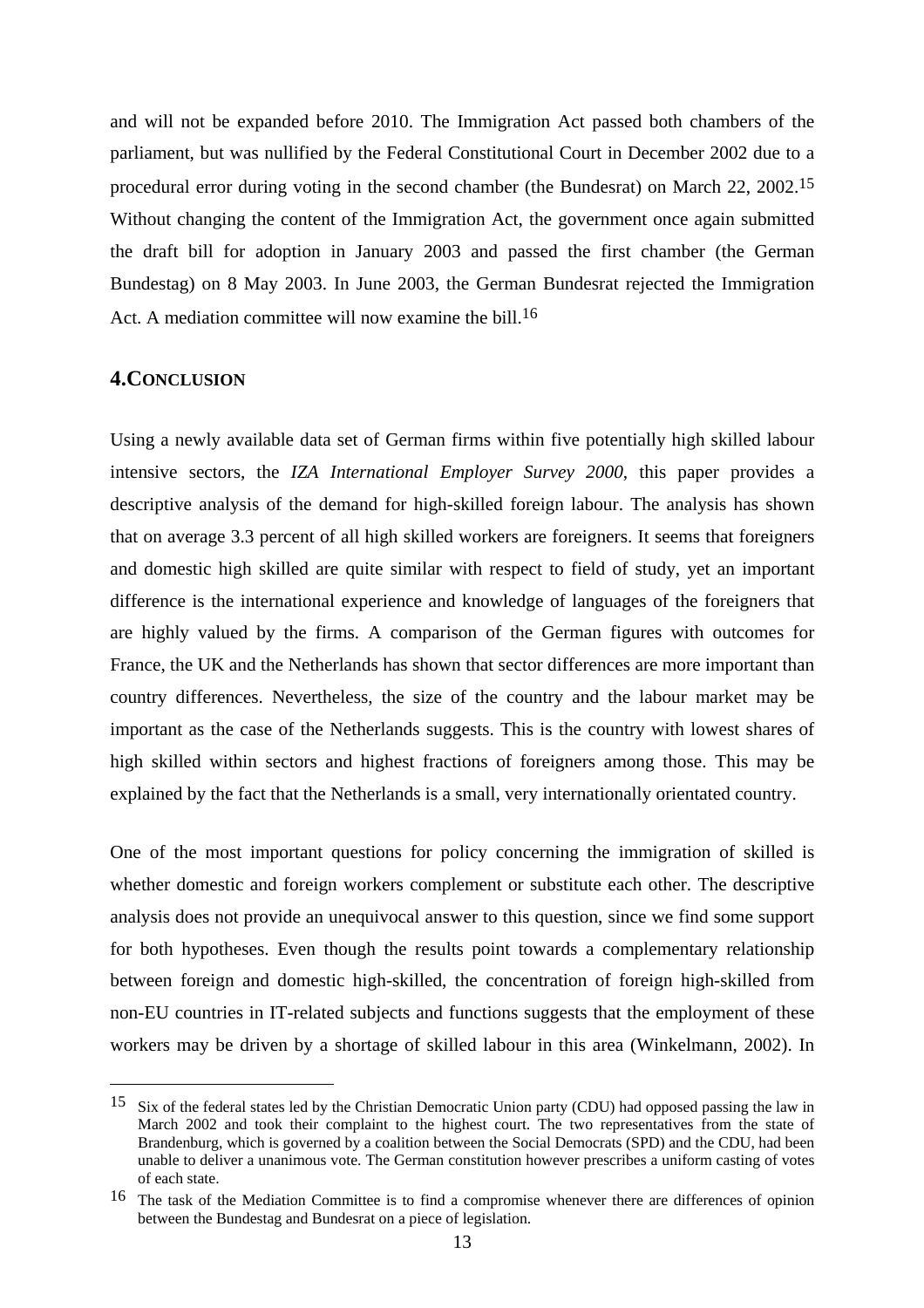addition, because those firms who hire foreigners tend to have a lot of high-skilled in their work force overall, the above results support the interpretation of a lack or scarcity of highskilled workers in the short run at fixed prices in the domestic labour market (see Winkelmann, et al., 2001). The IZA IES further shows that the majority of firms who have hired foreign high skilled have paid for moving cost and language courses. This could be interpreted as the payment of efficiency wages to foreigners in order to extract more effort from the employed high skilled (Epstein et al., 2002).

Furthermore, we give a detailed description of the German Green Card initiative that started in 2002 and gives German firms the opportunity to hire IT-specialists from non-EU countries on a temporary basis. This initiative is surely effective in reducing part of the shortage of skilled IT specialist which has been announced by employers in the New Economy and partly confirmed by our descriptive analysis. However, our descriptive analysis also indicates, that such a temporary immigration policy satisfies the demand of firms interested in recruiting foreign high-skilled workers only partly. The analysis of the *IZA International Employer Survey 2000* has shown that German firms hire to a large extent foreign workers that are complements to domestic high-skilled, i.e. they recruit foreign high-skilled mainly because of their knowledge of foreign markets and languages and because of the transfer of new technological skills that are yet not available domestically. An immigration policy that satisfies these types of demand must make Germany more attractive for foreign high-skilled workers in the long term. This includes the reduction of institutional barriers to international mobility not only for high-skilled workers but also for their family members. In addition, smooth and rapid integration should be promoted. Despite some weaknesses, the proposed new immigration law for Germany, which has been described in more detail in section 3 of this paper, is a first step towards reaching this goal. However, the law still awaits its ratification. In view of the importance of globalized product and labour markets and rapid technological progress in modern economies, a fast adoption of this law appears to be necessary for Germany not to fall behind in the global competition for high-skilled labour.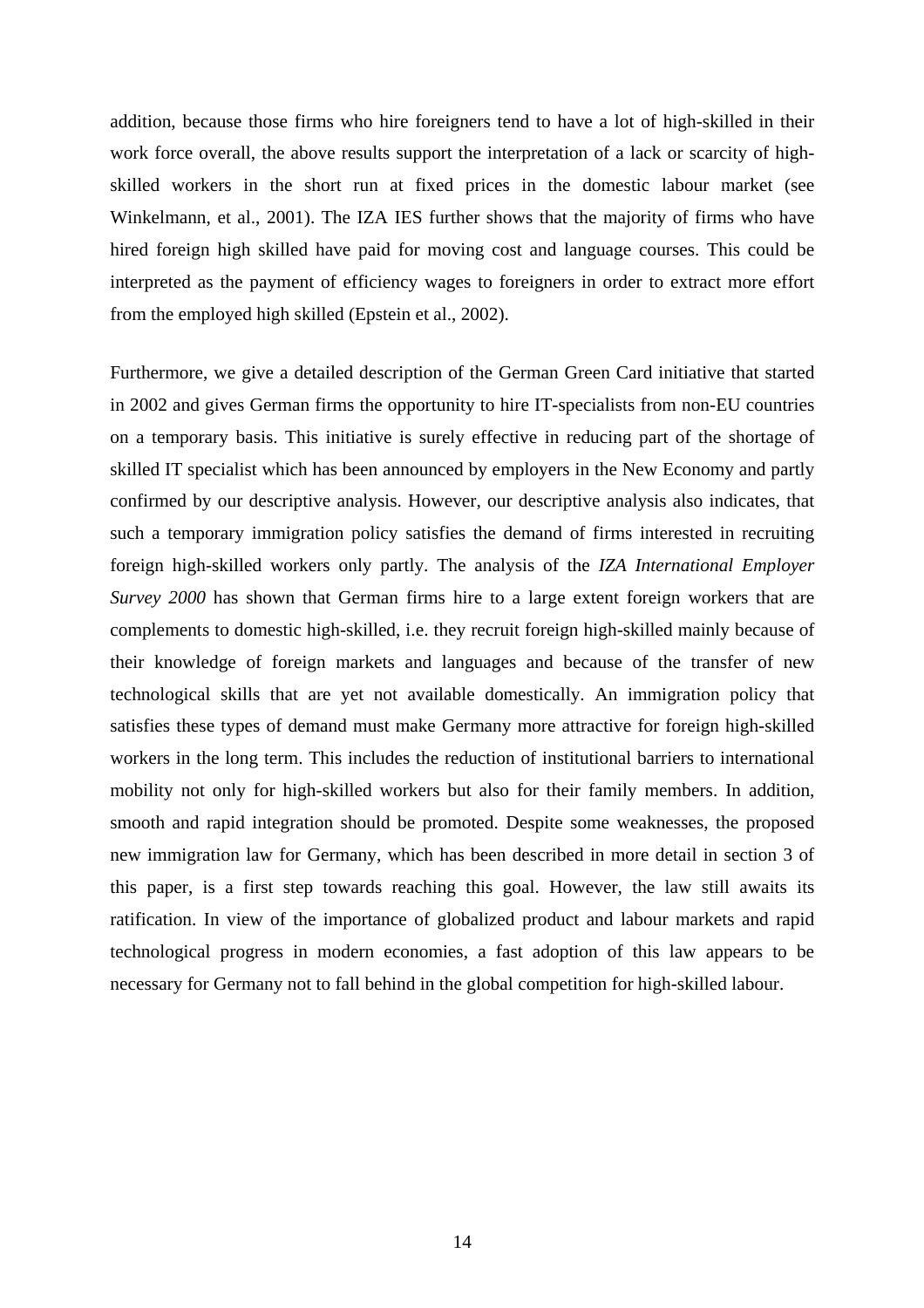#### **REFERENCES**

- BAUER, T., J. P. HAISKEN-DENEW, and C. M. SCHMIDT (2003): "International Labour Migration, Economic Growth and Labour Markets: The Dynamics of Interrelationships," mimeo., University of Bochum.
- BAUER, T., M. LOFSTRÖM, and K. F. ZIMMERMANN (2000): "Immigration Policy, Assimilation of Immigrants and Natives' Sentiments towards Immigrants: Evidence from 12 OECD-countries," *Swedish Economic Policy Review*, **7**(2), 11-53.
- EPSTEIN, G. S., A. KUNZE, and M. WARD (2002): "High Skilled Migration and the Exertion of Effort by the Local Population," *IZA Discussion Paper No. 540*, IZA: Bonn.
- INDEPENDENT COMMISSION ON MIGRATION TO GERMANY (2001): *Structuring Immigration, Fostering Integration.* http://www.bmi.bund.de/Annex/en\_14625/Download.pdf
- IOM (2003): *World Migration 2003 Managing Migration: Challenges and Responses for People on the Move.* Geneva: International Organization for Migration (IOM).
- KUNZE, A. and M. WARD (2001): "Firms' Prepardness for the Global Labor Market: Evidence from a Survey of Large Firms Employing Highly Skilled Workers," mimeo.
- OECD (2002): *International Mobility of the High-skilled*. Organisation for Economic Co-Operation and Development: Paris.
- ROTHGANG, M., and C. M. SCHMIDT (2003): "The New Economy, the Impact of Immigration, and the Brain Drain," in D.C. Jones (ed.), *New Economy Handbook*. Amsterdam, New York and Tokyo: Elsevier Science.
- SCHREYER, F. (2003): "Von der Green Card zur Red Card?" *IAB Kurzbericht No. 7*. Nürnberg: Institut zur Arbeitsmarkt und Berufsforschung (IAB).
- WERNER, H. (2002): "The Current 'Green Card' Initiative for Foreign IT Specialists in Germany," in OECD (ed.): *International Mobility of the High-skilled*. OECD: Paris, 321- 326.
- WINKELMANN, R. (2002): "Why Do Firms Recruit Internationally? Results from the IZA International Employer Survey 2000," *Schmollers Jahrbuch*, 122, 155-178.
- WINKELMANN, R., A. KUNZE, L. LOCHER, and M. WARD (2001): "Die Nachfrage nach internationalen hochqualifizierten Beschäftigten. Gutachten im Auftrag des Bundesministeriums für Bildung und Forschung," *IZA Report No. 4*, IZA: Bonn.
- ZIMMERMANN, K. F., T. BAUER, H. BONIN, R. FAHR, and H. HINTE (2002): *Arbeitskräftebedarf bei hoher Arbeitslosigkeit*. Heidelberg: Springer-Verlag.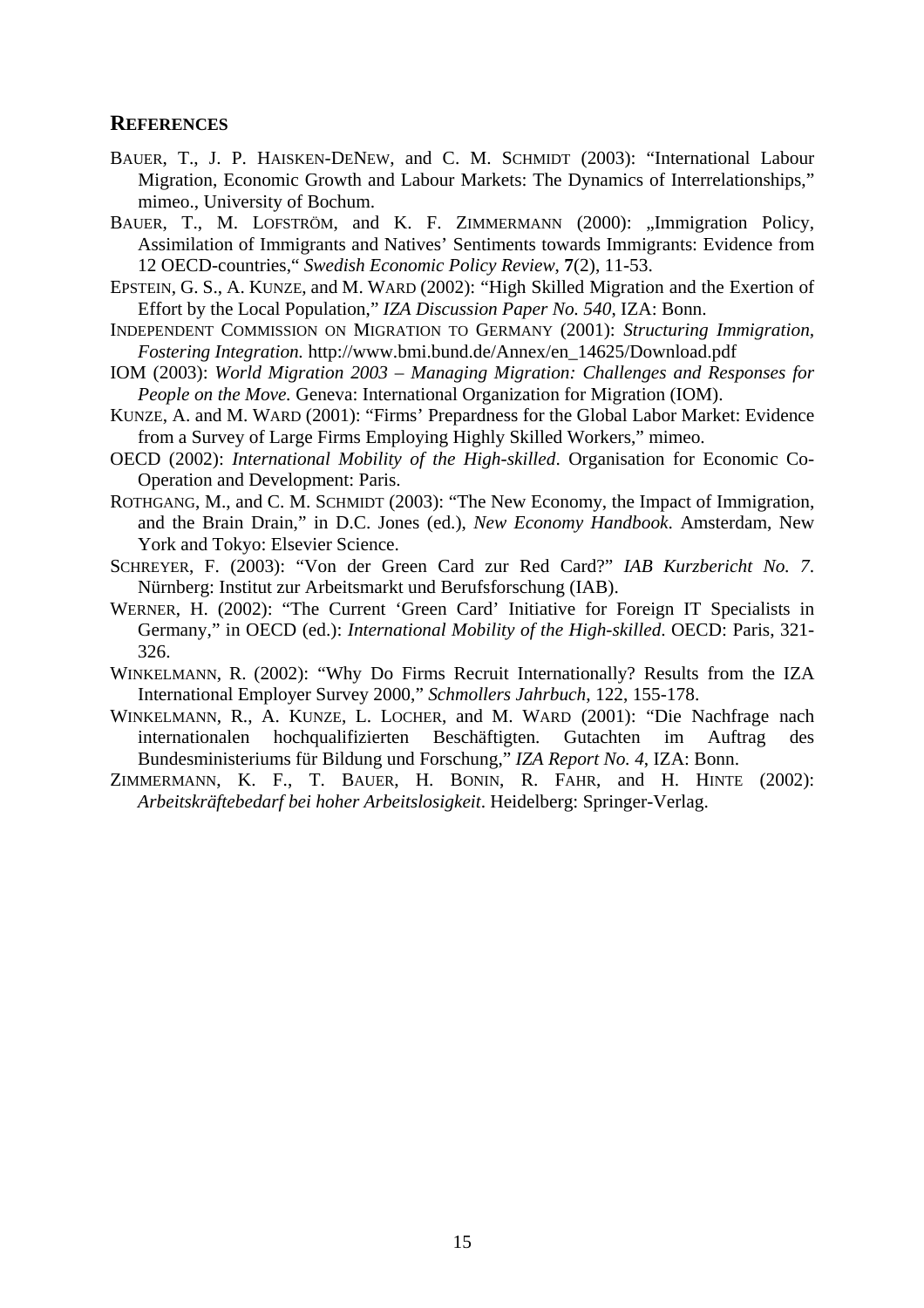

**Figure 1:** Work Permission assured to foreign IT-Specialists, August 2000 – April 2003

*Source:* Bundesanstalt für Arbeit, Nürnberg: Statistik der zugesicherten/abgelehnten Arbeitserlaubnisse nach der IT-ArGV, BA IIIb3; own calculations.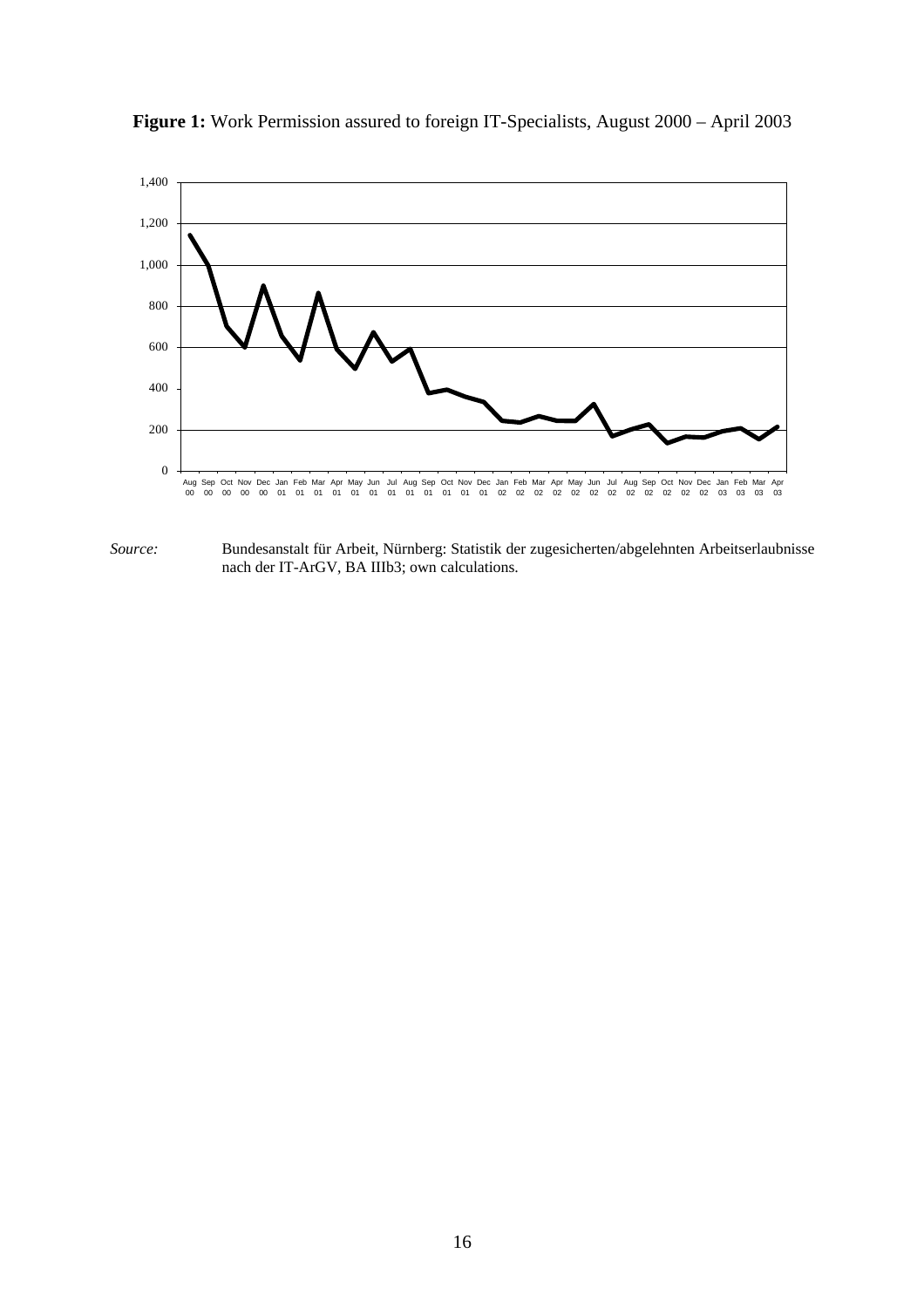

**Figure 2:** Work Permission assured to foreign IT-Specialists by Region, August 2000 – April 2003

*Source:* Bundesanstalt für Arbeit, Nürnberg: Statistik der zugesicherten/abgelehnten Arbeitserlaubnisse nach der IT-ArGV, BA IIIb3; own calculations.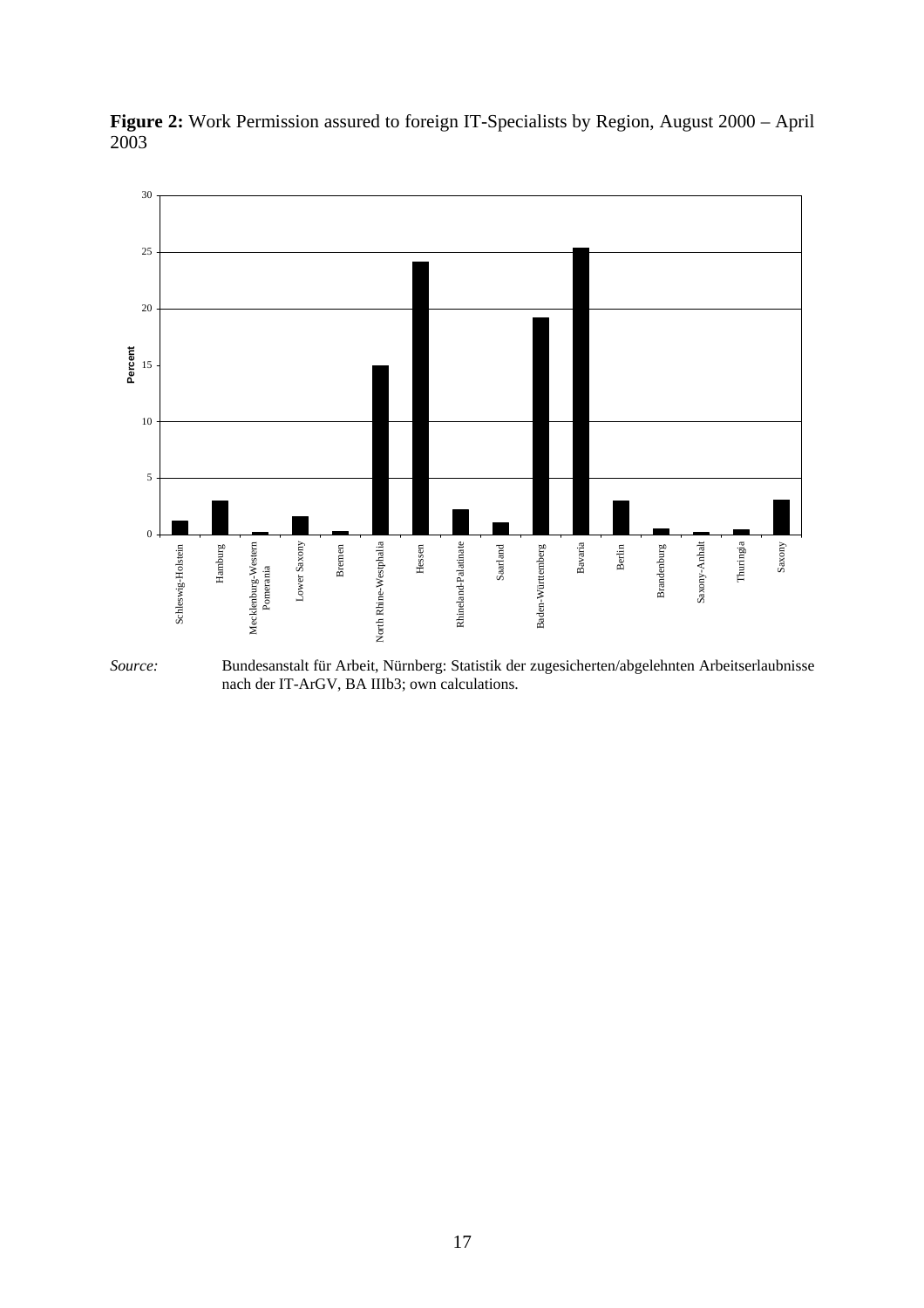#### **Table 1: Summary Statistics, by Country**

| Country                                    | <b>Germany</b> | <b>France</b> | <b>United Kingdom</b> | <b>Netherlands</b> |
|--------------------------------------------|----------------|---------------|-----------------------|--------------------|
|                                            |                |               |                       |                    |
| All firms                                  |                |               |                       |                    |
| Number of firms                            | 234            | 99            | 76                    | 118                |
| Number of firms with foreign workers       | 85             | 33            | 26                    | 31                 |
| Mean size                                  | 902            | 528           | 831                   | 745                |
| $(High-skilled/Employment)*100$            | 23.59          | 37.79         | 29.36                 | 17.78              |
|                                            | (1.53)         | (2.87)        | (2.97)                | (1.91)             |
| (Foreign High-skilled /Employment)*100     | 0.010          | 0.015         | 0.006                 | 0.011              |
|                                            | (0.0018)       | (0.0053)      | (0.002)               | (0.011)            |
| (Foreign High-skilled / High-skilled) *100 | 3.33           | 3.35          | 3.68                  | 4.58               |
|                                            | (0.56)         | (0.82)        | (1.35)                | (1.28)             |
| <b>Firms with foreign workers</b>          |                |               |                       |                    |
| (High-skilled /Employment)*100             | 33.84          | 44.81         | 33.84                 | 31.3               |
|                                            | (2.87)         | (5.35)        | (5.86)                | (3.44)             |
| (Foreign High-skilled / High-skilled)*100  | 9.16           | 10.0          | 10.7                  | 17.4               |
|                                            | (1.32)         | (2.03)        | (3.62)                | (4.14)             |
| <b>Firms without foreign workers</b>       |                |               |                       |                    |
| (High-skilled /Employment)*100             | 17.7           | 34.2          | 27.0                  | 12.9               |
|                                            | (1.59)         | (3.32)        | (3.31)                | (2.06)             |

*Note*: Results reported using the IZA International Employer Sample 2000. Standard errors in parentheses.

|               | Country        |               |                       |                    |  |  |  |
|---------------|----------------|---------------|-----------------------|--------------------|--|--|--|
|               | <b>Germany</b> | <b>France</b> | <b>United Kingdom</b> | <b>Netherlands</b> |  |  |  |
| <b>Sector</b> |                |               |                       |                    |  |  |  |
| Chemical      | 4.83           | 2.19          | 4.14                  | 10.33              |  |  |  |
| Manufacturing | 1.93           | 3.09          | 3.56                  | 7.30               |  |  |  |
| Financial     | 1.58           | 1.56          | .28                   | 1.05               |  |  |  |
| IT            | 4.54           | 2.60          | 3.41                  | 4.49               |  |  |  |
| R&D           | 10.88          | 10.68         | 8.84                  | 9.58               |  |  |  |

#### **Table 2: Percentage of Foreign High-skilled Workers by Sectors**

*Note*: Source: International Employer Survey 2000. Reported percentages are the ratio of the number of foreign high-skilled workers divided by the number of high-skilled workers.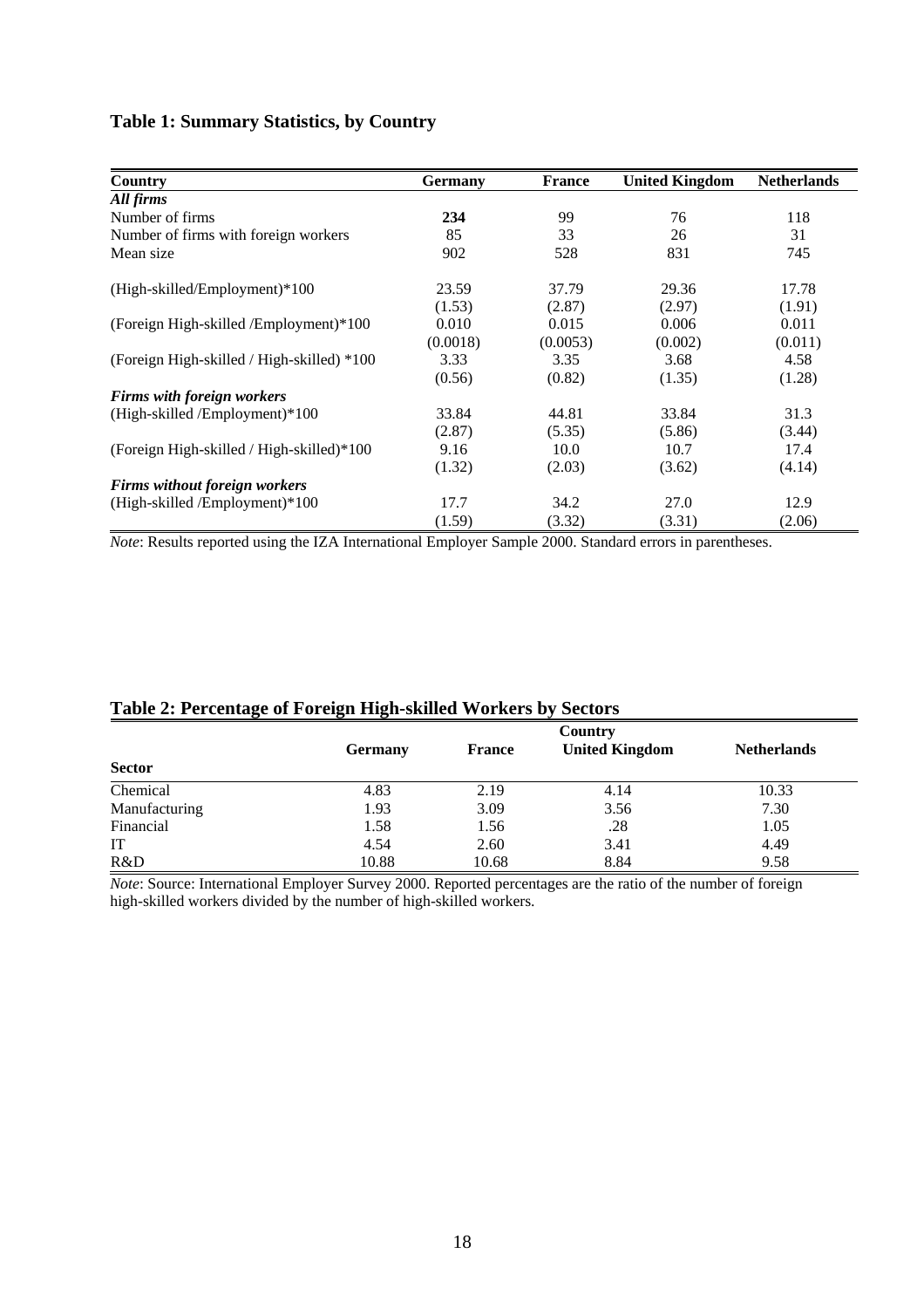| <b>Variable</b>                 | <b>Firms without foreign</b><br>high-skilled | Firms with foreign high-<br>skilled | t-test |
|---------------------------------|----------------------------------------------|-------------------------------------|--------|
| Multinational firm              | 15.9                                         | 35.4                                | 3.72   |
| Share of foreign business       | 33.4                                         | 45.9                                | 3.6    |
| Foreign owned                   | 34.6                                         | 46.8                                | 2.7    |
| Foreign language important      | 67.3                                         | 78.3                                | 2.6    |
| Experience abroad important     | 26.7                                         | 33.1                                | 1.5    |
| Chemical Industry               | 17.0                                         | 24.6                                | 2.0    |
| Manufacturing                   | 38.3                                         | 29.1                                | 2.0    |
| <b>Financial Servees</b>        | 24.1                                         | 13.7                                | 2.8    |
| Data Processing                 | 13.9                                         | 17.1                                | 1.0    |
| Research and Development Sector | 6.5                                          | 15.4                                | 3.3    |

#### **Table 3: Summary statistics for firms without foreign high-skilled and with foreign high-skilled workers, percentages**

*Note:* Results reported using the German subsample from IZA International Employer Sample 2000. 234 observations. 149 without and 85 with foreign high-skilled workers.

#### **Table 4: Reasons for Hiring Foreign High-skilled Workers, Percentages**

| Factor                                               | Agree | Strongly agree |
|------------------------------------------------------|-------|----------------|
| 'We hire foreign employees because'                  |       |                |
| Overall they are the best candidates                 | 49.07 | 9.26           |
| There is a lack of good domestic applicants          | 55.45 | 10.91          |
| They know foreign markets                            | 64.86 | 36.04          |
| They speak foreign languages                         | 71.17 | 47.75          |
| They speak English                                   | 56.13 | 26.42          |
| The type of knowledge required for these jobs is not |       |                |
| produced by the domestic education system            | 27.93 | 4.5            |
| Their skills better fit our work tastes              | 51.35 | 15.32          |

*Note*: Results reported using German subsample from IZA International Employer Survey 2000. Proportion of firms responding that they agree (strongly agree) that a factor was a consideration in the decision making process for hiring foreign employees with a university degree. Response from firms hiring foreign workers.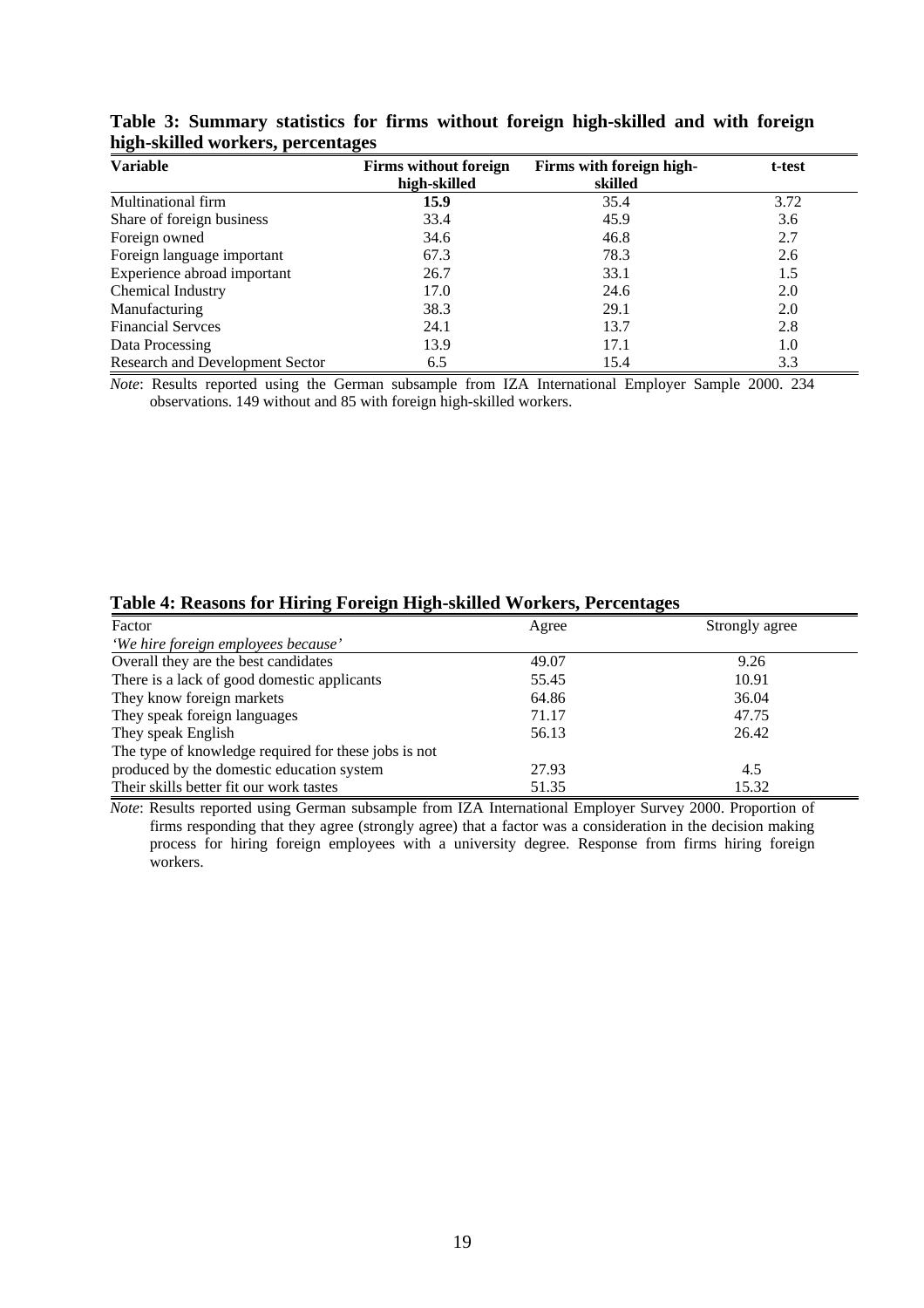|                             |                   |                           | 0                      |                                               |
|-----------------------------|-------------------|---------------------------|------------------------|-----------------------------------------------|
| <b>Factor</b>               | <b>Firms</b> with | <b>Firms with foreign</b> | <b>Firms employing</b> | <b>Firms employing</b>                        |
|                             | domestic workers  | workers with              |                        | foreign workers mainly foreign workers mainly |
|                             | only              | foreign degree            | from the EU            | from the non EU                               |
| Language problems           | 10.17             | 47.45                     | 44.44                  | 41.30                                         |
| Socio cultural differences  |                   |                           |                        |                                               |
| e.g different mentality of  |                   |                           |                        |                                               |
| habits                      | 5.96              | 53.57                     | 54.72                  | 56.52                                         |
| Acceptance by superiors     | 0.25              | 7.14                      | 9.43                   | 6.52                                          |
| Acceptance by subordinates  | 1.74              | 12.76                     | 13.2 1                 | 10.87                                         |
| Acceptance by customers     | 3.97              | 11.22                     | 13.21                  | 10.87                                         |
| Difficulties in evaluating  |                   |                           |                        |                                               |
| foreign worker experience   | 4.96              | 21.94                     | 22.64                  | 28.26                                         |
| Lack of awareness of        |                   |                           |                        |                                               |
| foreign education systems,  |                   |                           |                        |                                               |
| grades and qualifications   | 5.71              | 26.02                     | 27.36                  | 28.36                                         |
| High recruitment costs      | 5.71              | 19.39                     | 16.98                  | 26.09                                         |
| Is it difficult to obtain a |                   |                           |                        |                                               |
| work permit non EU          |                   |                           |                        |                                               |
| workers                     | 60.53             | 65.96                     | 60.61                  | 68.52                                         |
| No applicants               | 38.91             |                           |                        |                                               |
| No need – vacancies filled  |                   |                           |                        |                                               |
| with domestic workers       | 22.08             |                           |                        |                                               |

#### **Table 5: Problems with Recruiting Foreign Workers, Percentages**

*Note*: Results reported using the German subsample from IZA International Employer Sample 2000. Proportion of firms responding that a factor was potentially problematic when recruiting foreign employees with a university degree.

|                           | Most common field of<br>domestic employees | Most common field of<br>foreign employees |
|---------------------------|--------------------------------------------|-------------------------------------------|
| Engineering               | 38.32                                      | 38.68                                     |
| Maths and natural science | 12.15                                      | 15.09                                     |
| IT                        | 14.95                                      | 23.58                                     |
| Law                       | 1.87                                       | $\theta$                                  |
| Economics                 | 21.5                                       | 13.21                                     |
| Medicine                  | 2.8                                        | 2.83                                      |
| Other                     | 8.41                                       | 6.6                                       |
| Total                     | 100                                        | 100                                       |

#### **Table 6: Subjects of Study of high-skilled workers**

*Note*: Results reported using the German subsample from IZA International Employer Sample 2000 and only firms with foreign high-skilled in Germany.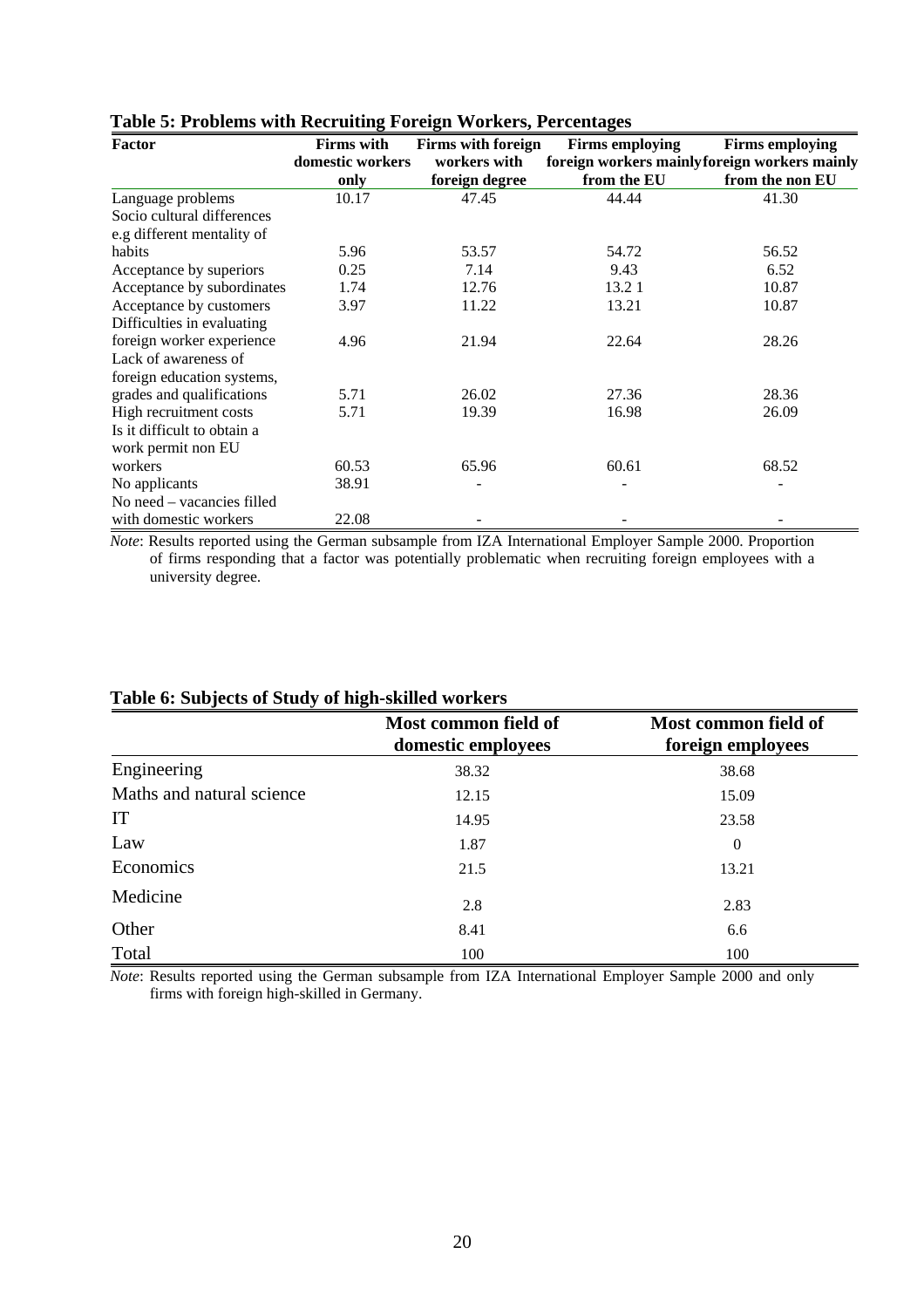| <b>Country of Origin</b>                    | <b>Number of Work</b><br><b>Permits</b> |        | <b>Gender Composition</b><br>$(in \%)$ |        | Origin (in $\%$ )            |                                                                                                |        | <b>Qualification</b> (in %)                                                        |            | Firm Size (in $\%$ ) |       | <b>Rejected</b><br><b>Applications</b> |
|---------------------------------------------|-----------------------------------------|--------|----------------------------------------|--------|------------------------------|------------------------------------------------------------------------------------------------|--------|------------------------------------------------------------------------------------|------------|----------------------|-------|----------------------------------------|
|                                             | <b>Total</b>                            | in $%$ | <b>Male</b><br>(3)                     | Female | from a<br>foreign<br>country | Immigrated<br>Foreign<br>graduate of University<br>a German<br><b>University</b><br>(5)<br>(6) | degree | <b>Certificate of</b><br>annual salary<br>of at least<br>51,000 Euro<br>(7)<br>(8) | $\leq 100$ | 101 to<br>500        | > 500 |                                        |
|                                             | (1)                                     | (2)    |                                        | (4)    |                              |                                                                                                |        |                                                                                    | (9)        | (10)                 | (11)  | (12)                                   |
| Bulgaria                                    | 418                                     | 2.96   | 80.14                                  | 19.86  | 84.45                        | 15.55                                                                                          | 90.19  | 9.81                                                                               | 68.18      | 10.77                | 21.05 | 9                                      |
| Jugoslavia, Kroatia<br>Bosnia-H., Slovenia, |                                         |        |                                        |        |                              |                                                                                                |        |                                                                                    |            |                      |       |                                        |
| Macedonia, Montenegro                       | 719                                     | 5.08   | 82.06                                  | 17.94  | 84.28                        | 15.72                                                                                          | 86.79  | 13.21                                                                              | 56.47      | 14.33                | 29.21 | 15                                     |
| Rumania                                     | 1,017                                   | 7.19   | 84.76                                  | 15.24  | 94.20                        | 5.80                                                                                           | 92.43  | 7.57                                                                               | 60.67      | 18.19                | 21.14 | 20                                     |
| Hungary                                     | 500                                     | 3.54   | 91.40                                  | 8.60   | 92.80                        | 7.20                                                                                           | 84.80  | 15.20                                                                              | 63.60      | 15.40                | 21.00 | 13                                     |
| Czech and Slovak<br>Republic                | 961                                     | 6.79   | 94.69                                  | 5.31   | 95.94                        | 4.06                                                                                           | 83.04  | 16.96                                                                              | 67.33      | 15.09                | 17.59 | 10                                     |
| Russia, Weiss-<br>russland, Ukraine,        |                                         |        |                                        |        |                              |                                                                                                |        |                                                                                    |            |                      |       |                                        |
| <b>Baltic States</b>                        | 1,836                                   | 12.98  | 87.85                                  | 12.15  | 90.96                        | 9.04                                                                                           | 91.83  | 8.17                                                                               | 65.85      | 14.54                | 19.61 | 39                                     |
| India                                       | 3,533                                   | 24.98  | 92.33                                  | 7.67   | 94.62                        | 5.38                                                                                           | 74.89  | 25.11                                                                              | 62.24      | 21.60                | 16.16 | 20                                     |
| Pakistan                                    | 201                                     | 1.42   | 98.01                                  | 1.99   | 81.59                        | 18.41                                                                                          | 89.55  | 10.45                                                                              | 63.68      | 10.45                | 25.87 | $\tau$                                 |
| North Africa (Algeria,                      |                                         |        |                                        |        |                              |                                                                                                |        |                                                                                    |            |                      |       |                                        |
| Marokko, Tunesia)                           | 424                                     | 3.00   | 92.22                                  | 7.78   | 34.91                        | 65.09                                                                                          | 94.10  | 5.90                                                                               | 52.12      | 16.98                | 30.90 | 18                                     |
| South America                               | 373                                     | 2.64   | 77.48                                  | 22.52  | 82.04                        | 17.96                                                                                          | 77.21  | 22.79                                                                              | 46.38      | 17.43                | 36.19 | 23                                     |
| Other countries / regions                   | 4,162                                   | 29.43  | 84.05                                  | 15.95  | 73.38                        | 26.62                                                                                          | 82.84  | 17.16                                                                              | 51.11      | 16.00                | 32.89 | 103                                    |
| Total                                       | 14,144                                  | 100.00 | 87.70                                  | 12.30  | 84.76                        | 15.24                                                                                          | 83.50  | 16.50                                                                              | 58.89      | 17.03                | 24.07 | 277                                    |

**Table 7: Work Permissions assured to foreign IT-Specialist by selected Characteristics and Country of Origin, April 2003** 

*Source:* Bundesanstalt für Arbeit, Nürnberg: Statistik der zugesicherten/abgelehnten Arbeitserlaubnisse nach der IT-ArGV, BA IIIb3; own calculations.